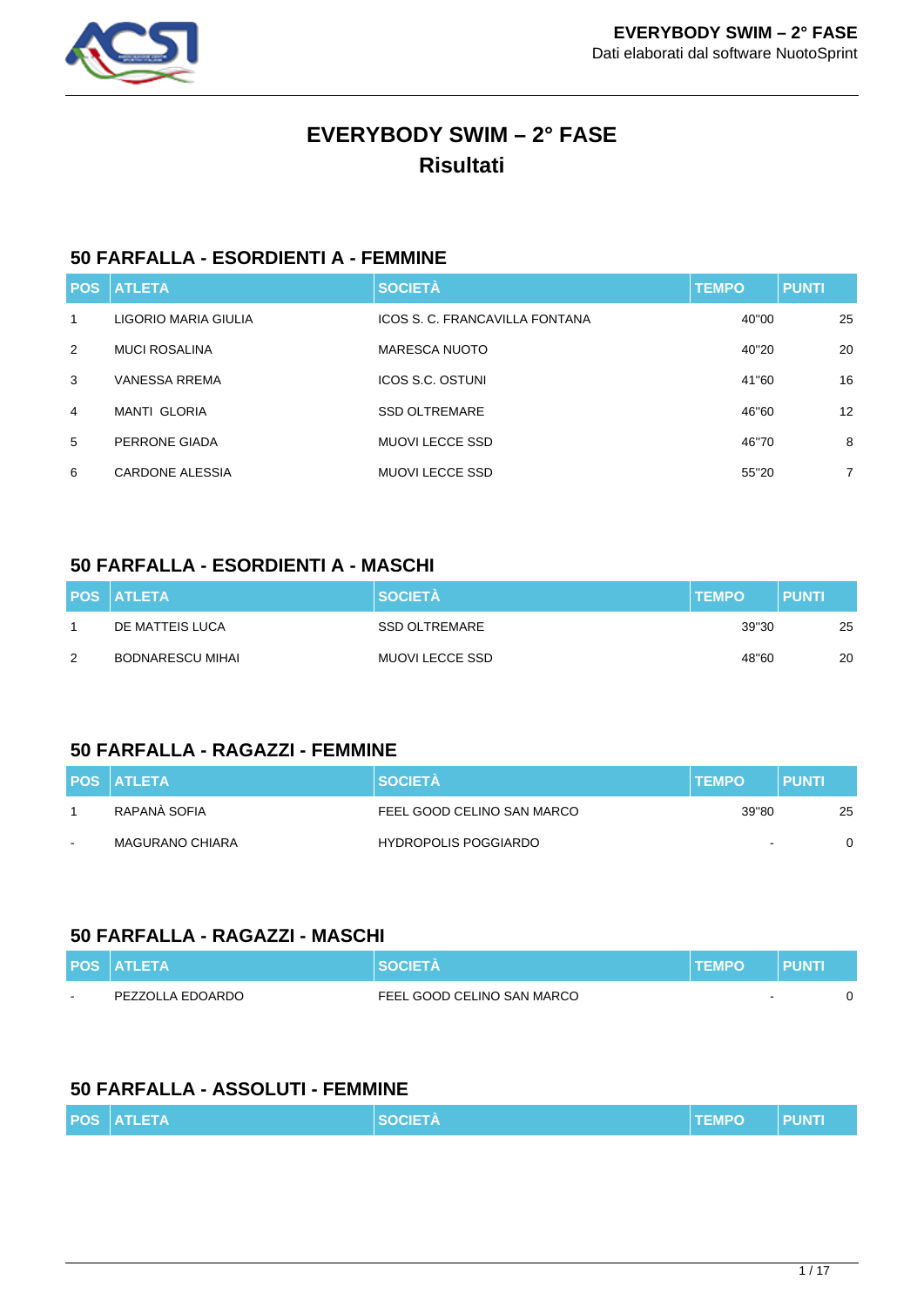

## **EVERYBODY SWIM – 2° FASE**

Dati elaborati dal software NuotoSprint

#### **50 FARFALLA - ASSOLUTI - MASCHI**

|  |  | <b>POS ATLETA</b> | <b>SOCIETA</b> | <b>TEMPO</b> | <b>PUNTI</b> |
|--|--|-------------------|----------------|--------------|--------------|
|--|--|-------------------|----------------|--------------|--------------|

#### **50 DORSO - ESORDIENTI A - FEMMINE**

| <b>POS</b>     | <b>ATLETA</b>             | <b>SOCIETÀ</b>                 | <b>TEMPO</b> | <b>PUNTI</b>   |
|----------------|---------------------------|--------------------------------|--------------|----------------|
| 1              | LIGORIO MARIA GIULIA      | ICOS S. C. FRANCAVILLA FONTANA | 39"40        | 25             |
| 1              | <b>COLETTA ROSSELLA</b>   | ICOS S.C. SAN CESARIO          | 46"20        | 25             |
| 2              | <b>SEMERARO FRANCESCA</b> | <b>ICOS S.C. OSTUNI</b>        | 47"70        | 20             |
| 3              | CHIANURA CHIARA           | ICOS S. C. FRANCAVILLA FONTANA | 48"30        | 16             |
| 4              | QUALTIERI ANGELICA        | ADRIATIKA NUOTO ARL            | 49"90        | 12             |
| 5              | PERRONE GIADA             | <b>MUOVI LECCE SSD</b>         | 54"20        | 8              |
| $\overline{7}$ | RAPANÀ MARTINA            | FEEL GOOD CELINO SAN MARCO     | 57"40        | 6              |
| 6              | <b>GIANNINO STEFANIA</b>  | ICOS S.C. OSTUNI               | 1'03"80      | $\overline{7}$ |

### **50 DORSO - ESORDIENTI A - MASCHI**

|                | <b>POS ATLETA</b>          | <b>SOCIETÀ</b>             | <b>TEMPO</b> | <b>PUNTI</b>   |
|----------------|----------------------------|----------------------------|--------------|----------------|
| $\mathbf{1}$   | <b>SCIURTI GIANLORENZO</b> | <b>SSD OLTREMARE</b>       | 41"20        | 25             |
| 2              | PASCALI MATTEO             | <b>MARESCA NUOTO</b>       | 41"40        | 20             |
| 3              | URBANO DAVIDE              | FEEL GOOD CELINO SAN MARCO | 46"50        | 16             |
| $\overline{4}$ | LOMBARDO ELIA              | <b>SSD OLTREMARE</b>       | 46"60        | 12             |
| 5              | ZACCARIA JACOPO            | ICOS S.C. OSTUNI           | 47"10        | 8              |
| 6              | SCATEGNA ALESSANDRO        | <b>MARESCA NUOTO</b>       | 52"00        | $\overline{7}$ |
| $\sim$         | <b>BARLETTI GIACOMO</b>    | <b>MARESCA NUOTO</b>       |              | $\mathbf 0$    |

### **50 DORSO - RAGAZZI - FEMMINE**

|                          | <b>POS ATLETA</b>  | <b>SOCIETÀ</b>          | <b>TEMPO</b>             | <b>PUNTI</b> |
|--------------------------|--------------------|-------------------------|--------------------------|--------------|
| $\overline{1}$           | BELLANOVA ANGELICA | <b>ICOS S.C. OSTUNI</b> | 39"60                    | 25           |
| 2                        | LENTI CHIARA       | <b>SSD OLTREMARE</b>    | 43"60                    | 20           |
| 3                        | CARROZZO GIORGIA   | <b>MARESCA NUOTO</b>    | 52"60                    | 16           |
| $\overline{\phantom{a}}$ | MIROLLA LUDOVICA   | <b>MUOVI LECCE SSD</b>  | $\overline{\phantom{0}}$ | $\mathbf 0$  |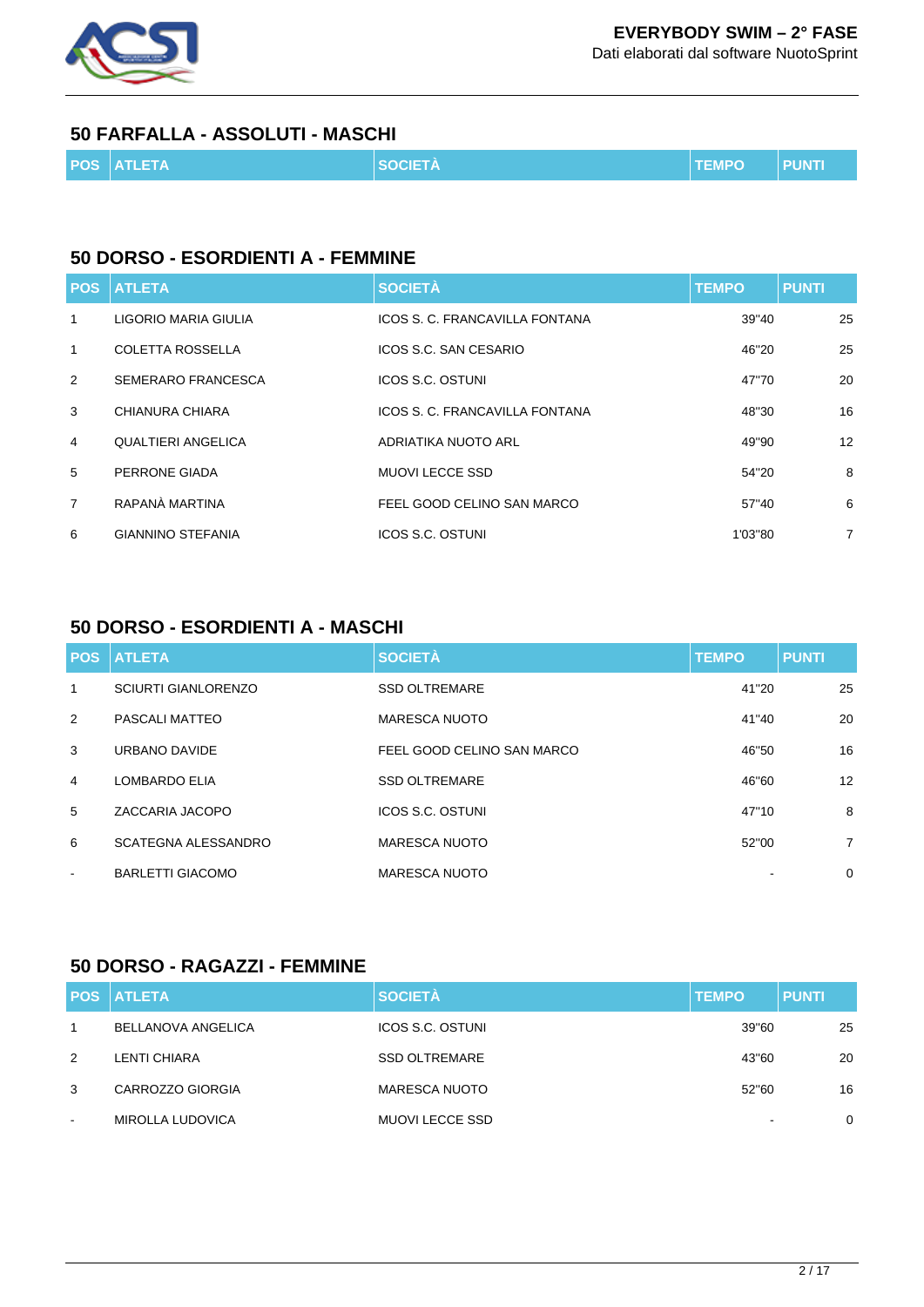

#### **50 DORSO - RAGAZZI - MASCHI**

|                          | <b>POS ATLETA</b>         | <b>SOCIETÀ</b>                 | <b>TEMPO</b> | <b>PUNTI</b>   |
|--------------------------|---------------------------|--------------------------------|--------------|----------------|
| 1                        | <b>CIOFFI ANDREA</b>      | MUOVI LECCE SSD                | 37"80        | 25             |
| 2                        | <b>FARINA DAVIDE</b>      | ICOS S. C. FRANCAVILLA FONTANA | 40"40        | 20             |
| 3                        | ROMANO GIANMARIA          | <b>MARESCA NUOTO</b>           | 40"50        | 16             |
| 4                        | PALADINI FEDERICO         | <b>MARESCA NUOTO</b>           | 40"70        | 12             |
| 5                        | SPEDICATO DANIEL          | <b>MARESCA NUOTO</b>           | 41"30        | 8              |
| 6                        | <b>RIZZO SIMONE</b>       | FEEL GOOD CELINO SAN MARCO     | 42"60        | $\overline{7}$ |
| $\sim$                   | <b>MAGURANO FRANCESCO</b> | <b>HYDROPOLIS POGGIARDO</b>    |              | $\Omega$       |
| $\overline{\phantom{a}}$ | SPAGNOLO MATTEO           | FEEL GOOD CELINO SAN MARCO     |              | $\mathbf 0$    |

#### **50 DORSO - ASSOLUTI - FEMMINE**

| <b>POS ATLETA</b> | <b>SOCIETA</b> | I TEMPO | <b>PUNTI</b> |    |
|-------------------|----------------|---------|--------------|----|
| CAPRA DANIELA     | MARESCA NUOTO  | 1'43"10 |              | 25 |

## **50 DORSO - ASSOLUTI - MASCHI**

|  |  | <b>POS ATLETA</b> | <b>SOCIETA</b> | <b>TEMPO</b> | <b>LPUNTI.</b> |
|--|--|-------------------|----------------|--------------|----------------|
|--|--|-------------------|----------------|--------------|----------------|

#### **50 RANA - ESORDIENTI A - FEMMINE**

| <b>POS</b>      | <b>ATLETA</b>             | <b>SOCIETÀ</b>                 | <b>TEMPO</b> | <b>PUNTI</b>   |
|-----------------|---------------------------|--------------------------------|--------------|----------------|
| 1               | <b>CHIARA SANTORO</b>     | <b>ICOS S.C. OSTUNI</b>        | 46"10        | 25             |
| 2               | <b>ZOLLINO GEMMA</b>      | FEEL GOOD CELINO SAN MARCO     | 49"50        | 20             |
| 3               | <b>CARDONE ALESSIA</b>    | <b>MUOVI LECCE SSD</b>         | 51"30        | 16             |
| 4               | <b>QUALTIERI ANGELICA</b> | ADRIATIKA NUOTO ARL            | 53"60        | 12             |
| 5               | <b>CAVALLO FLAVIA</b>     | <b>ICOS S.C. OSTUNI</b>        | 54"30        | 8              |
| 6               | CHIANURA CHIARA           | ICOS S. C. FRANCAVILLA FONTANA | 55"60        | $\overline{7}$ |
| $\overline{7}$  | <b>MACI FRANCESCA</b>     | FEEL GOOD CELINO SAN MARCO     | 56"20        | 6              |
| 8               | <b>CARRASSI SOFIA</b>     | <b>ICOS S.C. OSTUNI</b>        | 56"50        | 5              |
| 9               | <b>LEZZI ELEONORA</b>     | <b>MUOVI LECCE SSD</b>         | 57"10        | 4              |
| 10              | <b>BELLANOVA MARISOLE</b> | <b>ICOS S.C. OSTUNI</b>        | 57"50        | 3              |
| 11              | DE DOMINICIS BENEDETTA    | <b>SSD OLTREMARE</b>           | 1'00"50      | $\overline{2}$ |
| 12 <sup>°</sup> | <b>QUARTA GIULIA</b>      | <b>SSD OLTREMARE</b>           | 1'01"90      | $\mathbf{1}$   |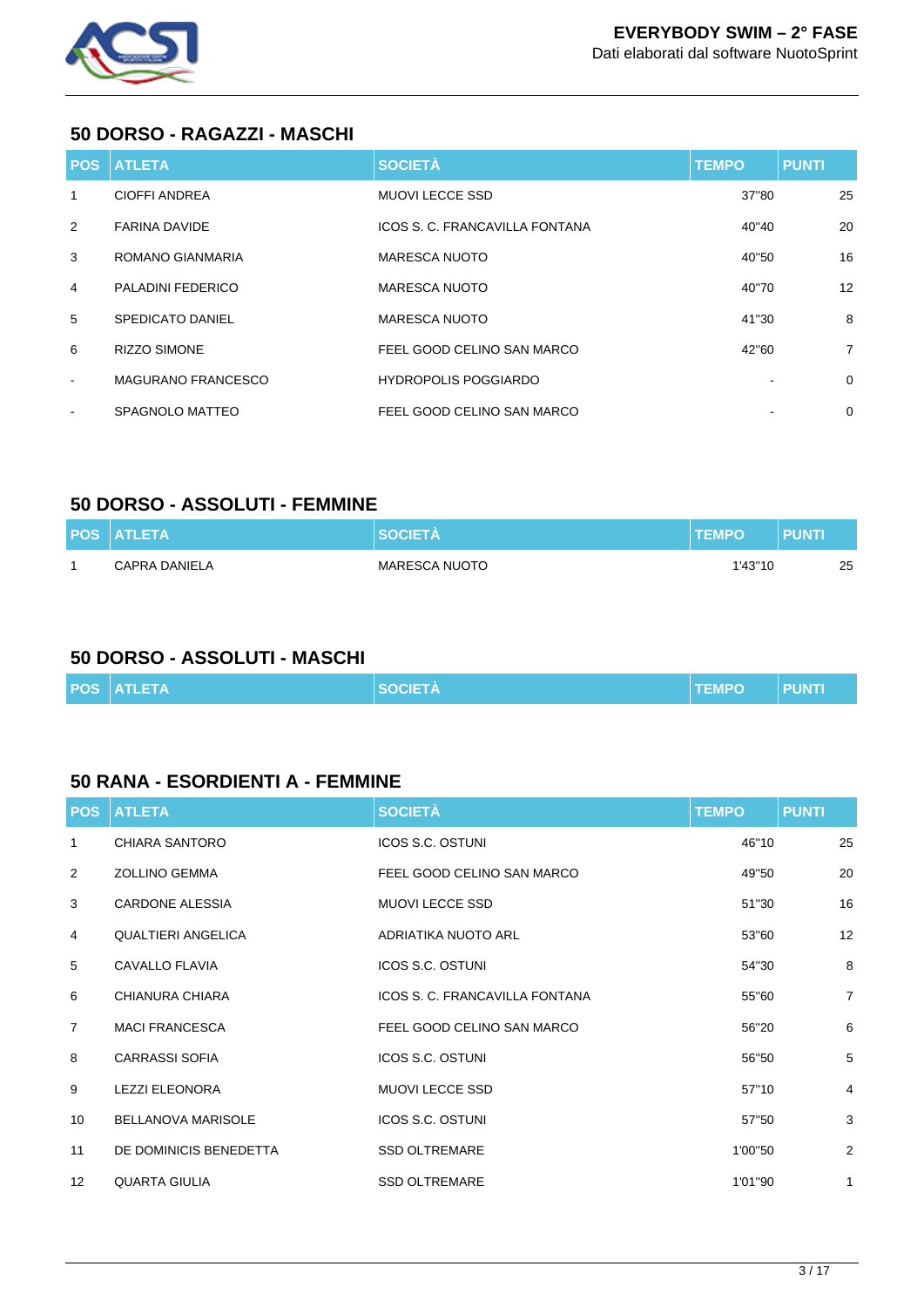

| $\sim$ | PERSONE' MICHELLE | <b>MUOVI LECCE SSD</b> |  |
|--------|-------------------|------------------------|--|
|        |                   |                        |  |

## **50 RANA - ESORDIENTI A - MASCHI**

|   | <b>POS ATLETA</b>    | <b>SOCIETÀ</b>                 | <b>TEMPO</b> | <b>PUNTI</b> |
|---|----------------------|--------------------------------|--------------|--------------|
|   | <b>LEZZI ROBERTO</b> | MUOVI LECCE SSD                | 50"10        | 25           |
| 2 | PASCALI MATTEO       | <b>MARESCA NUOTO</b>           | 54"60        | 20           |
| 3 | D'URSO EMANUELE      | ICOS S. C. FRANCAVILLA FONTANA | 59"00        | 16           |

#### **50 RANA - RAGAZZI - FEMMINE**

|   | <b>POS ATLETA</b>    | <b>SOCIETÀ</b>             | <b>TEMPO</b> | <b>PUNTI</b>      |
|---|----------------------|----------------------------|--------------|-------------------|
|   | BELLANOVA ANGELICA   | <b>ICOS S.C. OSTUNI</b>    | 44"10        | 25                |
| 2 | <b>TONDO ALESSIA</b> | FEEL GOOD CELINO SAN MARCO | 45"10        | 20                |
| 3 | RIELLI GAIA          | <b>SSD OLTREMARE</b>       | 45"90        | 16                |
| 4 | DE NISI DARIA        | FEEL GOOD CELINO SAN MARCO | 47"60        | $12 \overline{ }$ |

### **50 RANA - RAGAZZI - MASCHI**

|        | <b>POS ATLETA</b>  | <b>SOCIETA</b>              | <b>ITEMPO</b>            | <b>PUNTI</b> |
|--------|--------------------|-----------------------------|--------------------------|--------------|
|        | PEZZUTO GIACOMO    | MARESCA NUOTO               | 48"80                    | 25           |
| $\sim$ | MAGURANO FRANCESCO | <b>HYDROPOLIS POGGIARDO</b> | $\overline{\phantom{a}}$ |              |

#### **50 RANA - ASSOLUTI - FEMMINE**

|  |  | <b>POS ATLETA</b> | <b>SOCIETA</b> | <b>TEMPO</b> | 'l PUNTI |
|--|--|-------------------|----------------|--------------|----------|
|--|--|-------------------|----------------|--------------|----------|

## **50 RANA - ASSOLUTI - MASCHI**

|  |  | <b>POS ATLETA</b> | <b>Allen State</b><br>--- | <b>TEMPO</b> |  |
|--|--|-------------------|---------------------------|--------------|--|
|--|--|-------------------|---------------------------|--------------|--|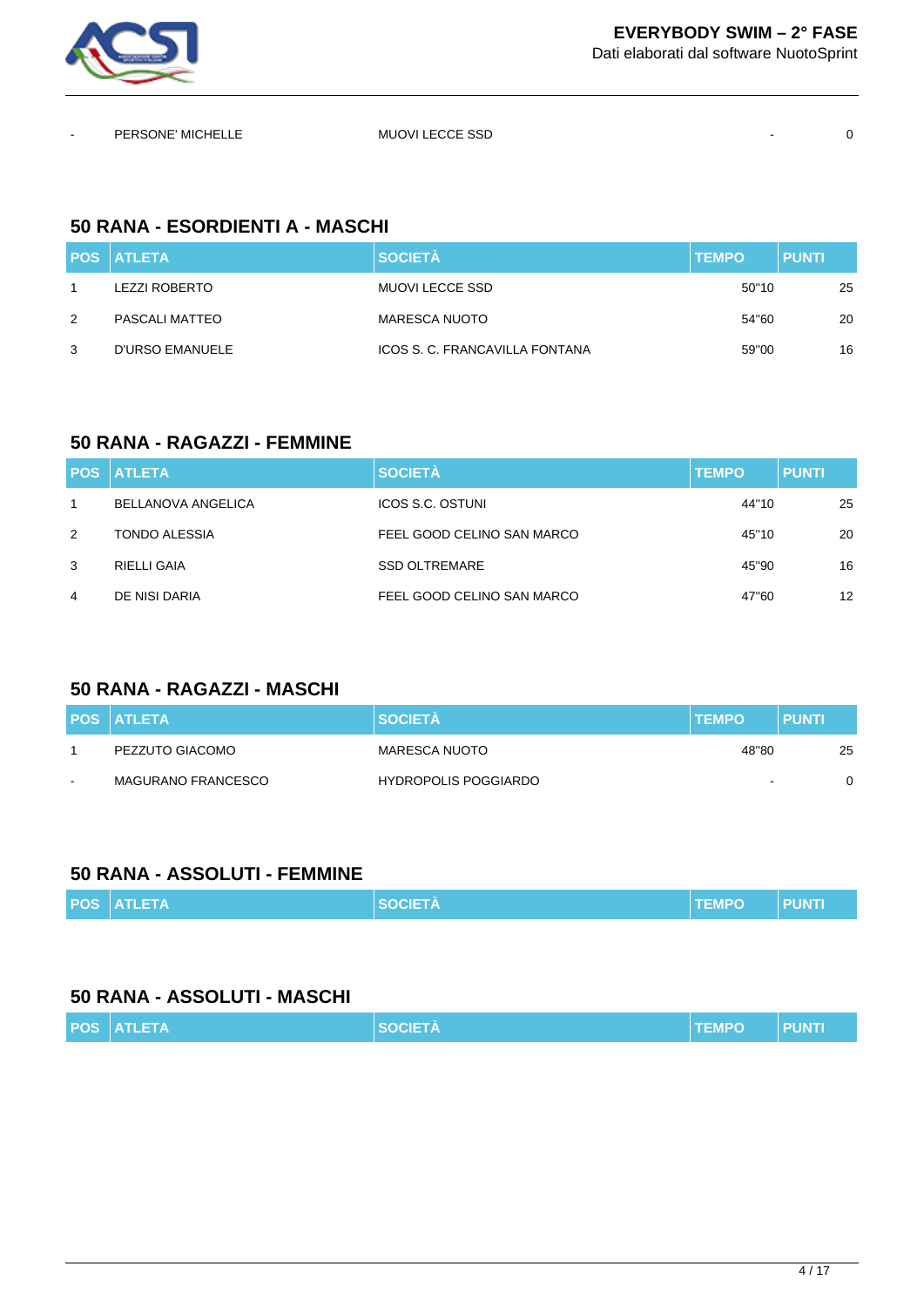

## **MISTAFFETTA (3M+3F) 6x50 STILE LIBERO - ASSOLUTI**

| <b>POS</b> | <b>DESCRIZIONE</b>                 | <b>TEMPO</b> | <b>PUNTI</b> |
|------------|------------------------------------|--------------|--------------|
| 1          | MARESCA NUOTO - A                  | 3'39"80      | 50           |
| 2          | <b>SSD OLTREMARE - A</b>           | 3'46"90      | 40           |
| 3          | FEEL GOOD CELINO SAN MARCO - A     | 3'47"20      | 32           |
| 4          | ICOS S. C. FRANCAVILLA FONTANA - A | 3'49"60      | 24           |
| 5          | ICOS S.C. OSTUNI - A               | 4'03"90      | 16           |
| 6          | MUOVI LECCE SSD - A                | 4'10"90      | 14           |

#### **25 DORSO - UNDER C - ANNO 2011 - FEMMINE**

|                          | <b>POS ATLETA</b>            | <b>SOCIETÀ</b>                   | <b>TEMPO</b> | <b>PUNTI</b>   |
|--------------------------|------------------------------|----------------------------------|--------------|----------------|
| 1                        | ZACCARIA ANNACHIARA          | <b>ICOS SPORTING CLUB FASANO</b> | 31"50        | 25             |
| 2                        | PAPADIA LINDA                | <b>MARESCA NUOTO</b>             | 31"60        | 20             |
| 3                        | POCI EMMA                    | FEEL GOOD CELINO SAN MARCO       | 34"30        | 16             |
| $\overline{4}$           | DE RICCARDIS GABRIELLA       | <b>MUOVI LECCE SSD</b>           | 34"80        | 12             |
| 5                        | <b>CAPOBIANCO VIRGINIA</b>   | ICOS S.C. SAN CESARIO            | 36"40        | 8              |
| 6                        | <b>GERARDI CAROLA</b>        | <b>MARESCA NUOTO</b>             | 37"70        | $\overline{7}$ |
| $\overline{7}$           | SPINELLI EMMA                | <b>SSD OLTREMARE</b>             | 40"60        | 6              |
| 8                        | <b>MONSELLATO FEDERICA</b>   | <b>MARESCA NUOTO</b>             | 40"90        | 5              |
| 9                        | <b>BERGAMO LAVINIA MARIA</b> | <b>MARESCA NUOTO</b>             | 41"70        | $\overline{4}$ |
| $\overline{\phantom{a}}$ | CHIARA CAVALLO               | ICOS S.C. OSTUNI                 |              | 0              |
| $\overline{\phantom{a}}$ | PROVENZANO EMMA              | <b>SSD OLTREMARE</b>             |              | $\mathbf 0$    |
| $\overline{\phantom{a}}$ | ROGGERONE LARA               | <b>MUOVI LECCE SSD</b>           |              | $\mathbf 0$    |

#### **25 DORSO - UNDER C - ANNO 2012 - FEMMINE**

| <b>POS ATLETA</b>        | <b>SOCIETA</b> | <b>TEMPO</b> | <b>PUNTI</b> |    |
|--------------------------|----------------|--------------|--------------|----|
| <b>BRESCIA BENEDETTA</b> | MARESCA NUOTO  | 59"60        |              | 25 |

## **25 DORSO - UNDER C - ANNO 2010 - MASCHI**

|   | <b>POS ATLETA</b>  | <b>SOCIETA</b>             | <b>TEMPO</b> | <b>PUNTI</b> |
|---|--------------------|----------------------------|--------------|--------------|
|   | DI LAURO FRANCESCO | FEEL GOOD CELINO SAN MARCO | 25"00        | 25           |
| 2 | MASTRIA GIOELE     | ICOS S.C. SAN CESARIO      | 26"50        | 20           |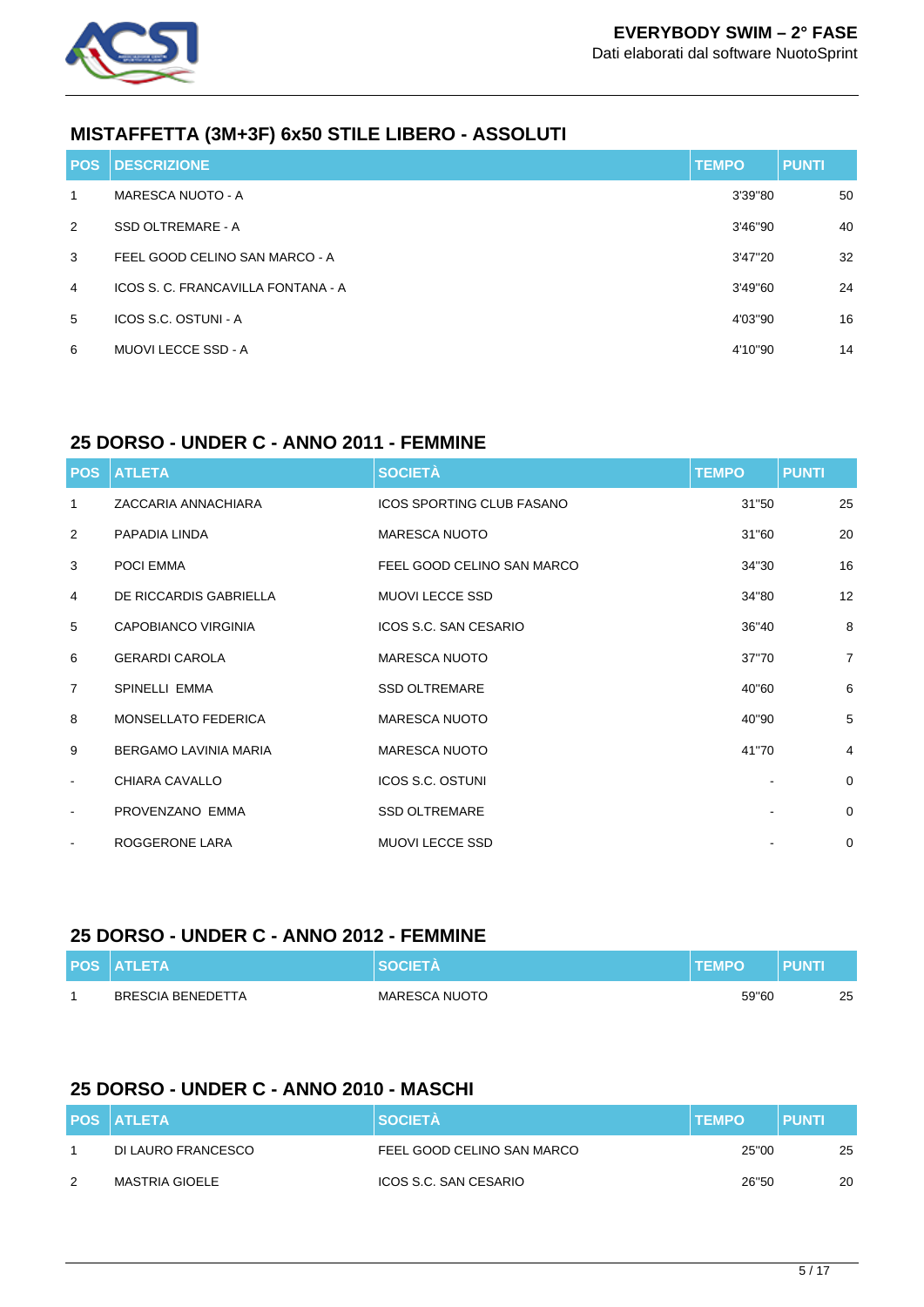

| 3               | <b>PUCE FEDERICO</b>     | FEEL GOOD CELINO SAN MARCO       | 27"30 | 16             |
|-----------------|--------------------------|----------------------------------|-------|----------------|
| 4               | CACCIAPAGLIA ANDREA      | <b>MUOVI LECCE SSD</b>           | 27"50 | 12             |
| 5               | <b>MUOLO ANGELO</b>      | <b>ICOS SPORTING CLUB FASANO</b> | 28"00 | 8              |
| 6               | BONAVOGLIA ADNAN SAMY    | <b>MUOVI LECCE SSD</b>           | 28"60 | $\overline{7}$ |
| $\overline{7}$  | <b>VACCA GIUSEPPE</b>    | FEEL GOOD CELINO SAN MARCO       | 28"90 | 6              |
| 8               | POLO LORENZO             | FIMCO SPORT S.S. DILETT. ARL     | 31"60 | 5              |
| 9               | <b>TORSELLO LORENZO</b>  | <b>SSD OLTREMARE</b>             | 32"20 | $\overline{4}$ |
| 10              | QUARTA JACOPO            | ICOS S.C. SAN CESARIO            | 35"40 | 3              |
| 11              | PICCOLO SAMUEL           | <b>SSD OLTREMARE</b>             | 35"50 | $\overline{2}$ |
| 12 <sup>2</sup> | SANO LORENZO             | FEEL GOOD CELINO SAN MARCO       | 35"80 | 1              |
| 13              | <b>CARETTO SAMUELE</b>   | FEEL GOOD CELINO SAN MARCO       | 37"60 | 1              |
| 14              | <b>VIVA RAFFAELE</b>     | <b>SSD OLTREMARE</b>             | 38"60 | 1              |
|                 | <b>MANFREDI RAFFAELE</b> | FIMCO SPORT S.S. DILETT. ARL     |       | $\mathbf 0$    |

#### **25 DORSO - UNDER C - ANNO 2011 - MASCHI**

|   | <b>POS ATLETA</b>      | <b>SOCIETÀ</b>             | <b>TEMPO</b> | <b>PUNTI</b>      |
|---|------------------------|----------------------------|--------------|-------------------|
|   | CONGEDO TOMMASO        | MUOVI LECCE SSD            | 34"00        | 25                |
| 2 | MUOLO GRAZIANO         | ICOS SPORTING CLUB FASANO  | 34"30        | 20                |
| 3 | INVIDIA SAMUELE        | FEEL GOOD CELINO SAN MARCO | 36"90        | 16                |
| 4 | <b>ISERNIA ADRIANO</b> | <b>SSD OLTREMARE</b>       | 46"20        | $12 \overline{ }$ |

#### **25 DORSO - UNDER C - ANNO 2012 - MASCHI**

|                          | <b>POS ATLETA</b> | <b>SOCIETA</b>       | <b>TEMPO</b>             | <b>PUNT</b> |  |
|--------------------------|-------------------|----------------------|--------------------------|-------------|--|
| $\overline{\phantom{a}}$ | QUARTA GIORGIO    | <b>MARESCA NUOTO</b> | $\overline{\phantom{a}}$ |             |  |

#### **25 RANA - UNDER C - ANNO 2011 - FEMMINE**

| <b>POS ATLETA</b>   | <b>SOCIETA</b>                   | <b>TEMPO</b> | <b>PUNTI</b> |    |
|---------------------|----------------------------------|--------------|--------------|----|
| ZACCARIA ANNACHIARA | <b>ICOS SPORTING CLUB FASANO</b> | 36"50        |              | 25 |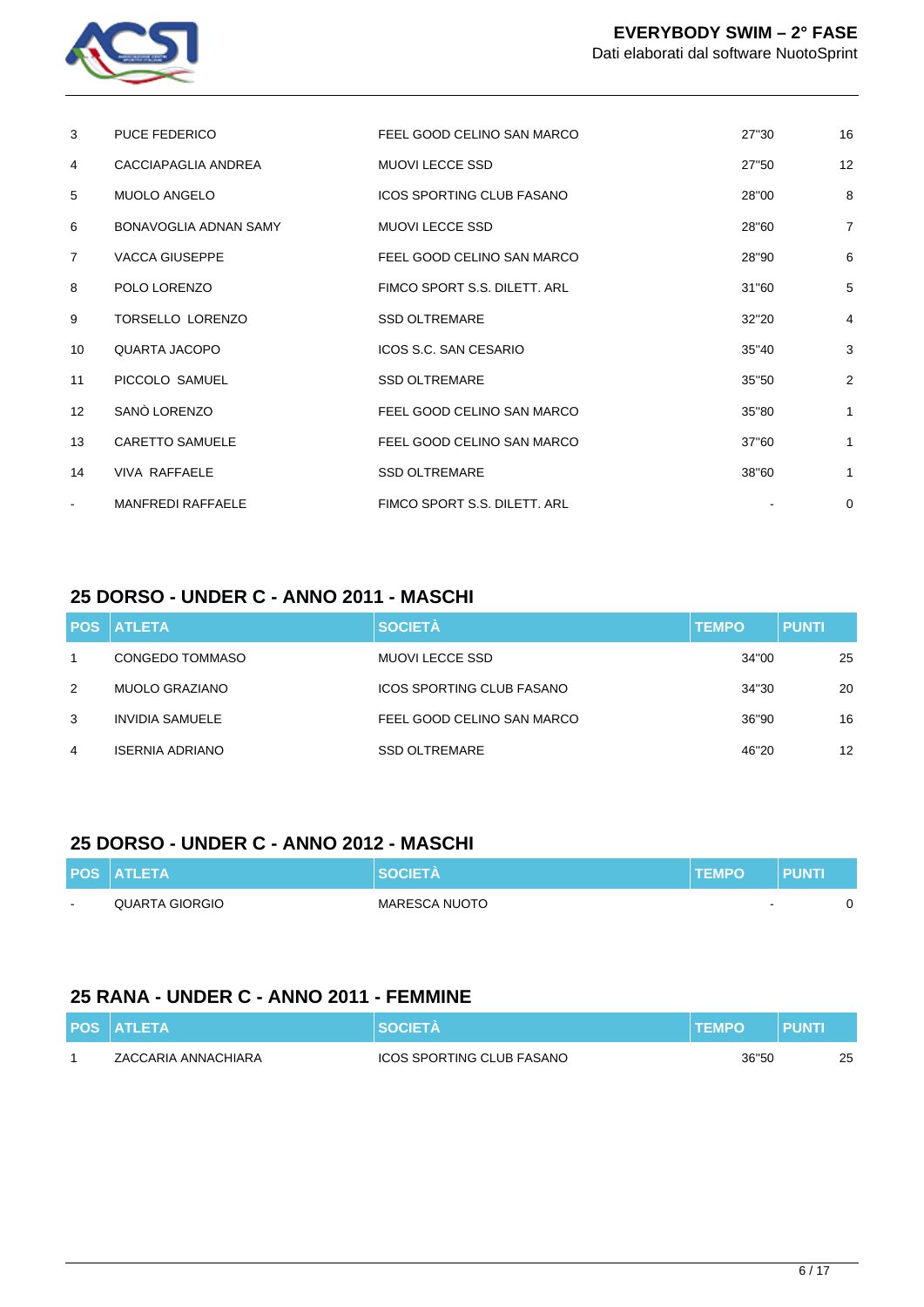

#### **25 RANA - UNDER C - ANNO 2010 - MASCHI**

|   | <b>POS ATLETA</b>   | <b>SOCIETÀ</b>                   | <b>TEMPO</b> | <b>PUNTI</b> |
|---|---------------------|----------------------------------|--------------|--------------|
|   | DEL PRETE SIMONE    | MUOVI LECCE SSD                  | 31"80        | 25           |
| 2 | DI LAURO FRANCESCO  | FEEL GOOD CELINO SAN MARCO       | 32"10        | 20           |
| 3 | CICIRIELLO CRISTIAN | ICOS S.C. SAN CESARIO            | 33"80        | 16           |
| 4 | <b>MUOLO ANGELO</b> | <b>ICOS SPORTING CLUB FASANO</b> | 34"00        | 12           |

#### **25 RANA - UNDER C - ANNO 2011 - MASCHI**

| <b>POS ATLETA</b> | <b>SOCIETA</b>            | <b>TEMPO</b> | <b>PUNT</b> |    |
|-------------------|---------------------------|--------------|-------------|----|
| MUOLO GRAZIANO    | ICOS SPORTING CLUB FASANO | 57"90        |             | 25 |

#### **50 FARFALLA - ESORDIENTI B - ANNO 2008 - FEMMINE**

|   | <b>POS ATLETA</b>     | <b>SOCIETÀ</b>                 | <b>TEMPO</b> | <b>PUNTI</b> |
|---|-----------------------|--------------------------------|--------------|--------------|
|   | FARINA ANNA           | ICOS S. C. FRANCAVILLA FONTANA | 54"90        | 25           |
| 2 | <b>CARICATO SOFIA</b> | MUOVI LECCE SSD                | 55"30        | 20           |
| 3 | <b>GELZO CARLOTTA</b> | MUOVI LECCE SSD                | 58"30        | 16           |

## **50 FARFALLA - ESORDIENTI B - ANNO 2007 - FEMMINE**

|   | <b>POS ATLETA</b>       | <b>SOCIETA</b>                 | <b>TEMPO</b> | PUNTI |
|---|-------------------------|--------------------------------|--------------|-------|
|   | PIDULO ILARIA           | ICOS S. C. FRANCAVILLA FONTANA | 51"00        | 25    |
| 2 | CACCIAPAGLIA ALESSANDRA | MUOVI LECCE SSD                | 54"50        | 20    |

#### **50 FARFALLA - ESORDIENTI B - ANNO 2006 - MASCHI**

|             | <b>POS ATLETA</b>      | <b>SOCIETÀ</b>                 | <b>TEMPO</b> | <b>PUNTI</b>      |
|-------------|------------------------|--------------------------------|--------------|-------------------|
| $\mathbf 1$ | ROCCO GALLONE          | <b>ICOS S.C. OSTUNI</b>        | 44"30        | 25                |
| 2           | DE TOMMASO RICCARDO    | ICOS S. C. FRANCAVILLA FONTANA | 47"60        | 20                |
| 3           | TOTARO ALESSANDRO      | <b>SSD OLTREMARE</b>           | 54"70        | 16                |
| 4           | PALAZZO MANUEL         | <b>SSD OLTREMARE</b>           | 58"20        | $12 \overline{ }$ |
| $\sim$      | <b>GABRIELE LATINI</b> | ICOS S.C. OSTUNI               |              | 0                 |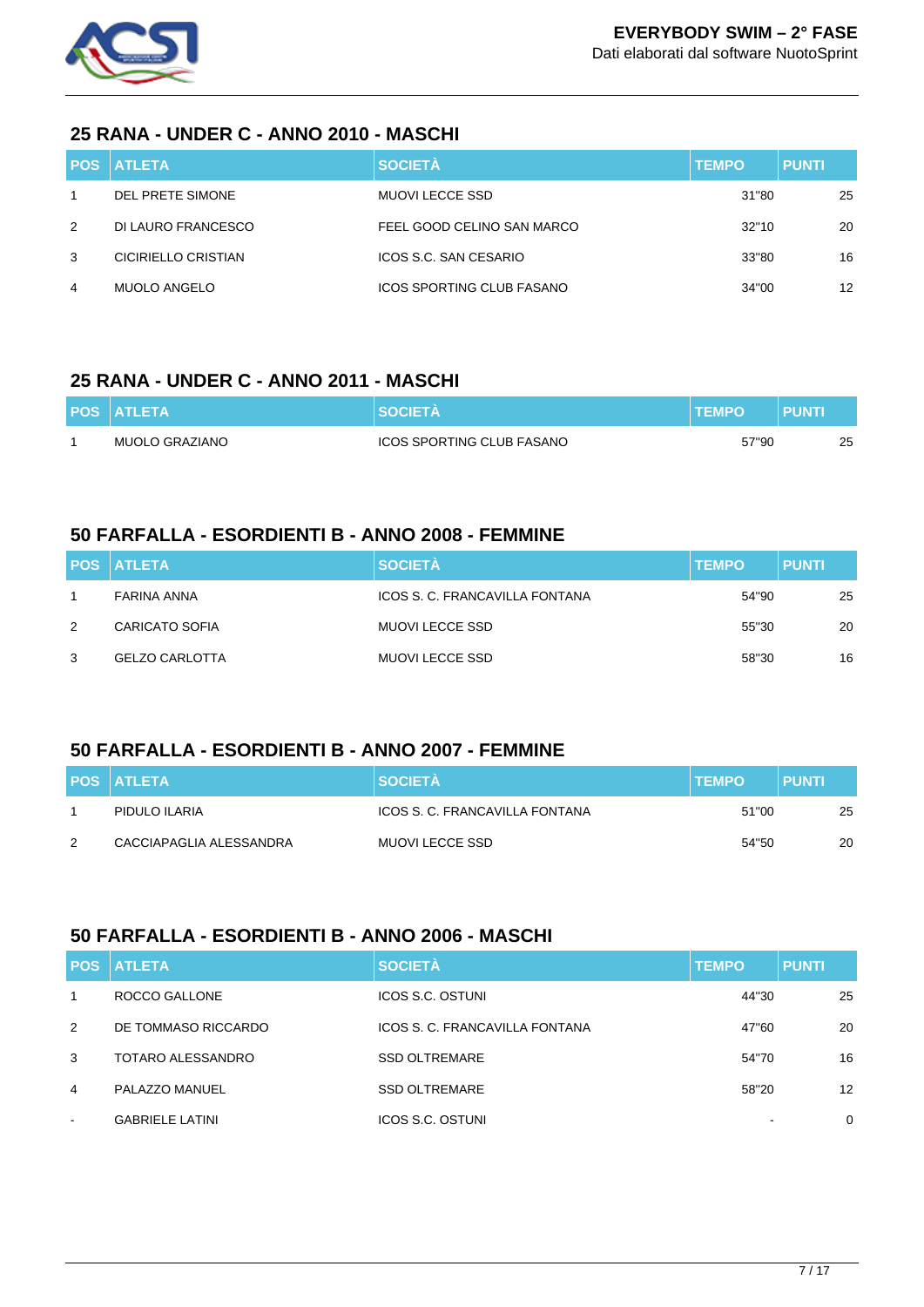

### **50 FARFALLA - ESORDIENTI B - ANNO 2007 - MASCHI**

| <b>POS</b> | <b>I ATLETA</b>        | <b>SOCIETÀ</b>                 | <b>TEMPO</b> | <b>PUNTI</b>      |
|------------|------------------------|--------------------------------|--------------|-------------------|
| 1          | <b>REA ANDREA</b>      | ICOS S. C. FRANCAVILLA FONTANA | 45"90        | 25                |
| 2          | ZACCARIA NICOLO        | <b>ICOS S.C. OSTUNI</b>        | 47"00        | 20                |
| 3          | <b>VERARDI DAVIDE</b>  | <b>MUOVI LECCE SSD</b>         | 49"30        | 16                |
| 4          | DI DONFRANCESCO MATTEO | <b>SSD OLTREMARE</b>           | 52"20        | $12 \overline{ }$ |
| 5          | DI NOI GIANPAOLO       | ICOS S. C. FRANCAVILLA FONTANA | 53"20        | 8                 |

## **50 DORSO - ESORDIENTI C - ANNO 2010 - FEMMINE**

| <b>POS</b>     | <b>ATLETA</b>               | <b>SOCIETÀ</b>                   | <b>TEMPO</b> | <b>PUNTI</b>   |
|----------------|-----------------------------|----------------------------------|--------------|----------------|
| 1              | CALÒ NOEMI                  | FEEL GOOD CELINO SAN MARCO       | 54"20        | 25             |
| $\overline{2}$ | CONGEDO SOFIA               | <b>MUOVI LECCE SSD</b>           | 56"50        | 20             |
| 3              | <b>IAIA MARTINA</b>         | FEEL GOOD CELINO SAN MARCO       | 1'02"20      | 16             |
| 4              | SALVADORE LARA              | FIMCO SPORT S.S. DILETT. ARL     | 1'04"20      | 12             |
| 5              | <b>MARTINO SUAMY ROEL</b>   | <b>ICOS SPORTING CLUB FASANO</b> | 1'05"70      | 8              |
| 5              | PASCA CLAUDIA               | MUOVI LECCE SSD                  | 1'05"70      | 8              |
| 7              | <b>CENTONZE BEATRICE</b>    | <b>MARESCA NUOTO</b>             | 1'08"60      | 6              |
| 8              | <b>FAGGIANO CAMILLA</b>     | <b>MARESCA NUOTO</b>             | 1'09"60      | 5              |
| 9              | FIORENTINO GLORIA           | FIMCO SPORT S.S. DILETT. ARL     | 1'10"80      | 4              |
| 10             | <b>BONANNO SOFIA</b>        | <b>MARESCA NUOTO</b>             | 1'11"60      | 3              |
| 11             | <b>FRANCO CHIARA</b>        | <b>SSD OLTREMARE</b>             | 1'13"90      | $\overline{2}$ |
| 12             | PECERE GAIA                 | ICOS S.C. OSTUNI                 | 1'16"30      | 1              |
| 13             | ALBANESE GIORGIA            | <b>MARESCA NUOTO</b>             | 1'17"20      | 1              |
| 14             | <b>ZURLO MARINA</b>         | ICOS S.C. OSTUNI                 | 1'17"40      | 1              |
| 15             | NATOLA FLAVIA               | ICOS S.C. OSTUNI                 | 1'18"30      | 1              |
| 16             | <b>COLUCCI SAMIRA</b>       | ICOS S.C. OSTUNI                 | 1'18"90      | 1              |
| 17             | <b>GRECO VITTORIA MARIA</b> | FIMCO SPORT S.S. DILETT. ARL     | 1'23"50      | 1              |
| 18             | <b>ZURLO ANITA</b>          | ICOS S.C. OSTUNI                 | 1'25"20      | 1              |
| 19             | CITTI CLARISSA              | <b>MARESCA NUOTO</b>             | 1'45"60      | 1              |
| $\blacksquare$ | <b>BOCCASSINI GIORGIA</b>   | ICOS S.C. SAN CESARIO            |              | 0              |
|                | <b>MARINO SOFIA</b>         | <b>MARESCA NUOTO</b>             |              | 0              |
|                | <b>VETRUGNO SOFIA</b>       | <b>MARESCA NUOTO</b>             |              | 0              |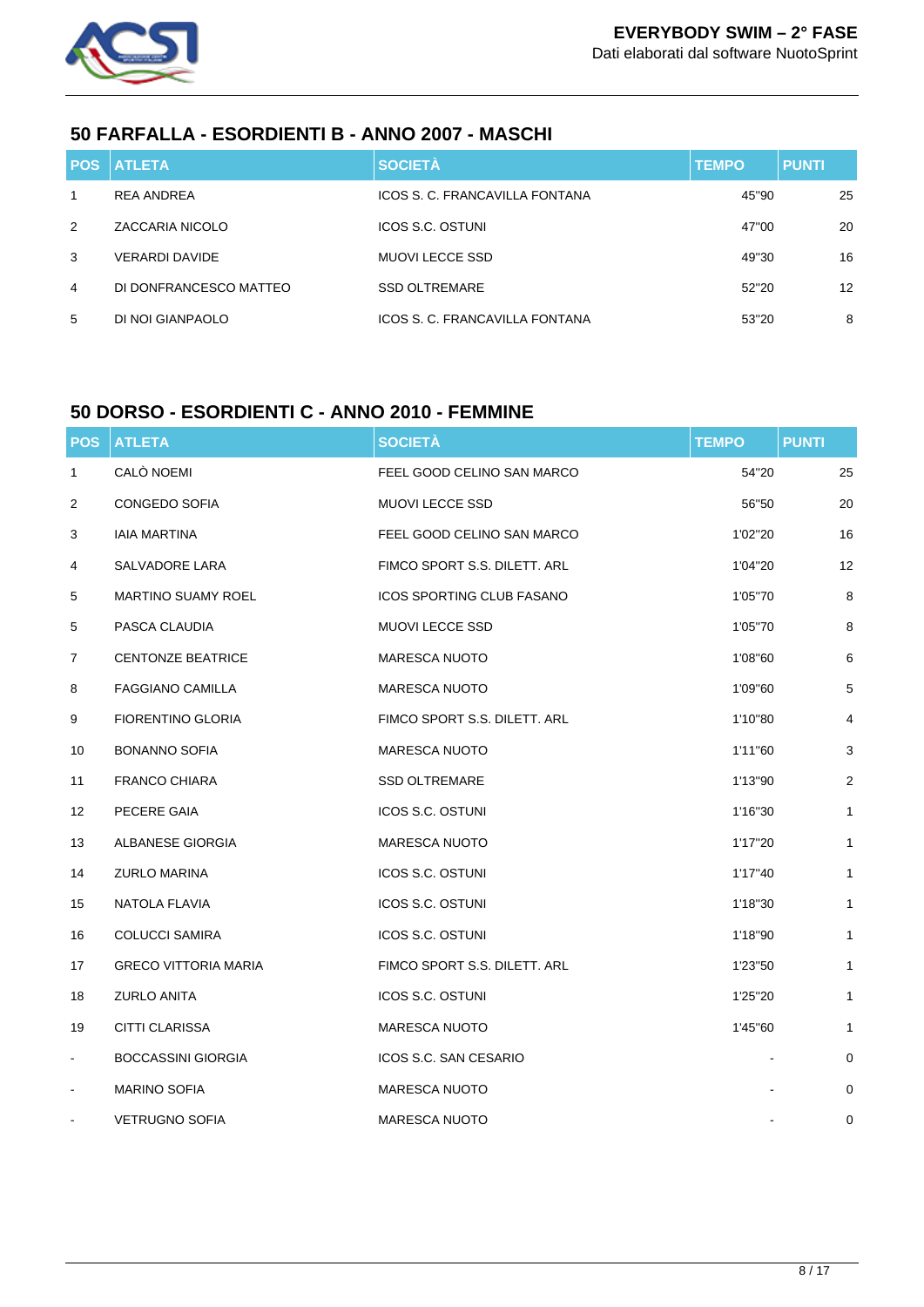

#### **50 DORSO - ESORDIENTI C - ANNO 2009 - FEMMINE**

| POS            | <b>ATLETA</b>              | <b>SOCIETÀ</b>                   | <b>TEMPO</b> | <b>PUNTI</b>            |
|----------------|----------------------------|----------------------------------|--------------|-------------------------|
| 1              | <b>BECCARISI ANASTASIA</b> | MUOVI LECCE SSD                  | 50"40        | 25                      |
| 2              | BARZELOGNA ALESSANDRA      | MUOVI LECCE SSD                  | 53"30        | 20                      |
| 3              | <b>GABALLO CRISTINA</b>    | ADRIATIKA NUOTO ARL              | 53"50        | 16                      |
| 4              | LIGORIO ISABELLA           | ICOS S. C. FRANCAVILLA FONTANA   | 53"60        | 12                      |
| 5              | SPENNATO MAHILA            | <b>SSD OLTREMARE</b>             | 54"70        | 8                       |
| 6              | PAPALEO NOEMI              | FEEL GOOD CELINO SAN MARCO       | 54"80        | $\overline{7}$          |
| 7              | PERRONE MATILDE            | <b>MARESCA NUOTO</b>             | 55"90        | 6                       |
| 8              | <b>ANTICO ANGELA</b>       | ADRIATIKA NUOTO ARL              | 56"60        | 5                       |
| 9              | MICCOLI AGNESE             | FEEL GOOD CELINO SAN MARCO       | 57"20        | $\overline{\mathbf{4}}$ |
| 10             | <b>MATTIOLI FIORELLA</b>   | ICOS S.C. SAN CESARIO            | 59"60        | 3                       |
| 10             | RIVIZZIGNO ASIA            | <b>ICOS SPORTING CLUB FASANO</b> | 59"60        | 3                       |
| 12             | <b>CITO SOFIA</b>          | FEEL GOOD CELINO SAN MARCO       | 1'01"00      | 1                       |
| 13             | <b>FANCIANO GRETA</b>      | ADRIATIKA NUOTO ARL              | 1'01"90      | 1                       |
| 14             | NUCITA GIULIA              | FIMCO SPORT S.S. DILETT, ARL     | 1'03"20      | $\mathbf{1}$            |
| 15             | <b>GRECO SERENA</b>        | ICOS S.C. SAN CESARIO            | 1'04"70      | $\mathbf{1}$            |
| 16             | CARRIERI MARIA GRAZIA      | FEEL GOOD CELINO SAN MARCO       | 1'05"00      | 1                       |
| 17             | LANZILOTTO CHIARA          | FIMCO SPORT S.S. DILETT. ARL     | 1'05"40      | $\mathbf{1}$            |
| 18             | <b>GAETANI ADRIANA</b>     | <b>SSD OLTREMARE</b>             | 1'06"50      | $\mathbf{1}$            |
| 19             | <b>MARRAFFA GIADA</b>      | ICOS SPORTING CLUB FASANO        | 1'06"60      | 1                       |
| 20             | <b>FIRPO ELENA TINDARA</b> | FIMCO SPORT S.S. DILETT. ARL     | 1'06"80      | $\mathbf{1}$            |
| 21             | <b>VALLI CHIARA</b>        | ICOS S.C. SAN CESARIO            | 1'06"90      | $\mathbf{1}$            |
| 22             | PEZZUTO MARGARET           | FEEL GOOD CELINO SAN MARCO       | 1'07"20      | 1                       |
| 23             | <b>MANCA AMELIA</b>        | ICOS S. C. FRANCAVILLA FONTANA   | 1'07"30      | 1                       |
| 24             | <b>D'AMATO GIULIA</b>      | <b>SSD OLTREMARE</b>             | 1'10"10      | 1                       |
| 25             | LUCI SORRENTINO SONIA      | ICOS S.C. OSTUNI                 | 1'13"30      | 1                       |
| 26             | MULLAJ ALESSIA             | FIMCO SPORT S.S. DILETT. ARL     | 1'17"90      | $\mathbf{1}$            |
| 27             | RUSSO MARTINA              | <b>MARESCA NUOTO</b>             | 1'18"90      | $\mathbf{1}$            |
| $\blacksquare$ | <b>COLETTA BEATRICE</b>    | FEEL GOOD CELINO SAN MARCO       |              | 0                       |
| $\blacksquare$ | MANDOLFO GIULIANA          | ADRIATIKA NUOTO ARL              |              | $\mathbf 0$             |
|                | SCOLOZZI VERONICA          | <b>HYDROPOLIS POGGIARDO</b>      |              | $\mathbf 0$             |
|                | SPINZI ROBERTA             | ICOS S.C. OSTUNI                 |              | 0                       |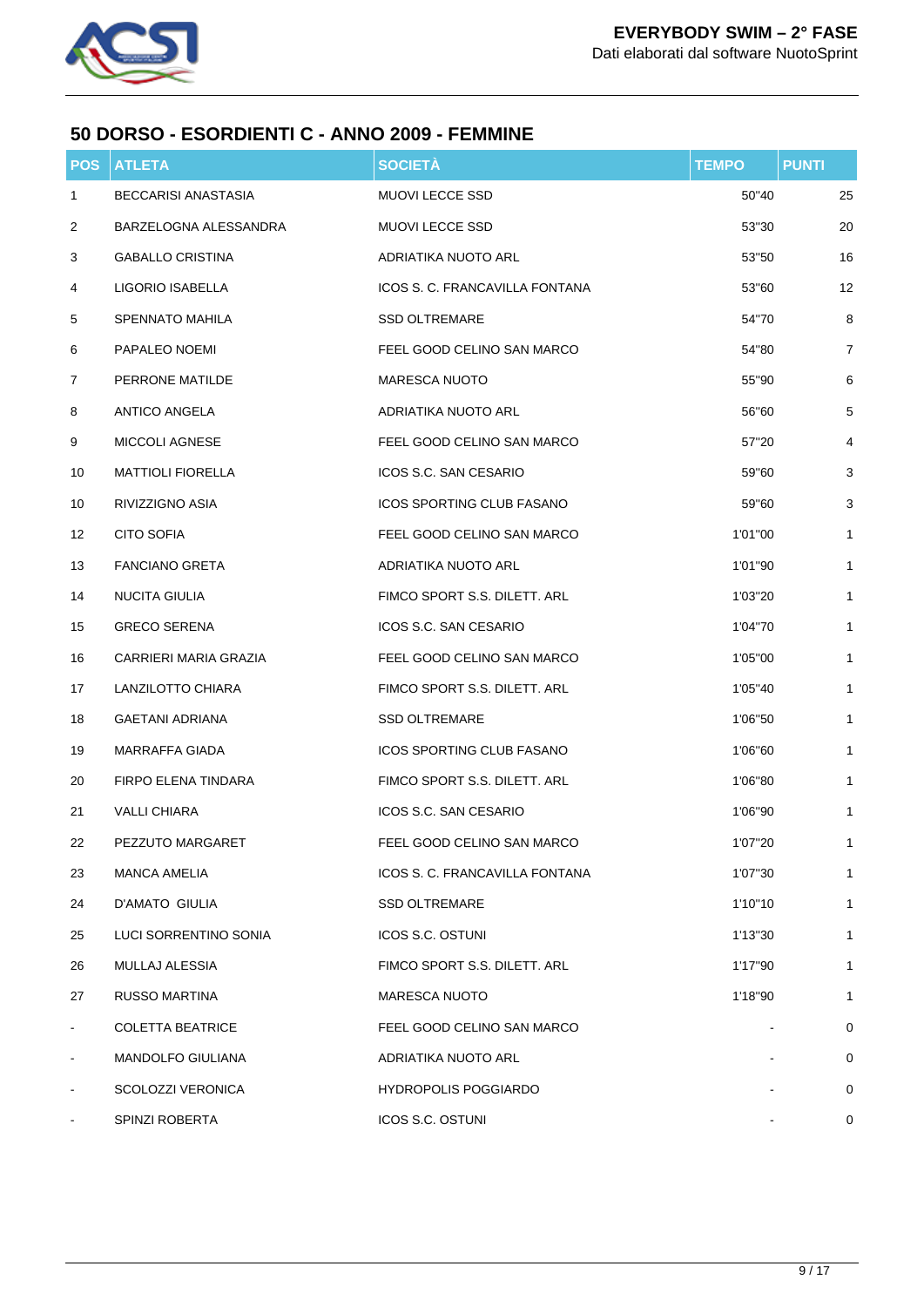

#### **50 DORSO - ESORDIENTI C - ANNO 2008 - MASCHI**

| <b>POS</b>     | <b>ATLETA</b>            | <b>SOCIETÀ</b>                   | <b>TEMPO</b> | <b>PUNTI</b> |
|----------------|--------------------------|----------------------------------|--------------|--------------|
| 1              | <b>TRAPANI SALVATORE</b> | <b>ICOS SPORTING CLUB FASANO</b> | 46"90        | 25           |
| 2              | ROMANO ANTONIO           | ICOS S.C. SAN CESARIO            | 47"10        | 20           |
| 3              | <b>CAPONE FRANCO</b>     | ICOS S.C. SAN CESARIO            | 49"20        | 16           |
| 4              | NISI DAVIDE              | ICOS S. C. FRANCAVILLA FONTANA   | 52"70        | 12           |
| 5              | <b>MANCINI GIUSEPPE</b>  | <b>ICOS SPORTING CLUB FASANO</b> | 53"30        | 8            |
| 5              | PERRONE ANDREA GIOVANNI  | FIMCO SPORT S.S. DILETT. ARL     | 53"30        | 8            |
| 7              | <b>GARZIA GABRIELE</b>   | ICOS S.C. SAN CESARIO            | 53"50        | 6            |
| 8              | DE SALVATORE CRISTIANO   | FIMCO SPORT S.S. DILETT. ARL     | 54"30        | $\mathbf 5$  |
| 9              | <b>INGROSSO LORIS</b>    | <b>SSD OLTREMARE</b>             | 54"80        | 4            |
| 9              | <b>SERGIO FRANCESCO</b>  | ICOS S.C. SAN CESARIO            | 54"80        | 4            |
| 11             | DE FILIIPPIS ARONNE      | <b>HYDROPOLIS POGGIARDO</b>      | 56"80        | $\sqrt{2}$   |
| 12             | <b>FERRARI GIORGIO</b>   | <b>SSD OLTREMARE</b>             | 57"00        | $\mathbf{1}$ |
| 13             | TRONCONE ANTONIO         | <b>MARESCA NUOTO</b>             | 57"60        | 1            |
| 14             | <b>DELL'ANNA MICHAEL</b> | <b>SSD OLTREMARE</b>             | 58"00        | $\mathbf{1}$ |
| 15             | <b>GAETANI MATTEO</b>    | ICOS S.C. SAN CESARIO            | 58"40        | $\mathbf{1}$ |
| 16             | DADAMO CRISTIAN          | ICOS S.C. OSTUNI                 | 59"40        | 1            |
| 17             | <b>MANCA MATTIA</b>      | <b>MARESCA NUOTO</b>             | 59"90        | 1            |
| 18             | <b>TOMMASI MARTINO</b>   | <b>SSD OLTREMARE</b>             | 1'01"20      | $\mathbf{1}$ |
| 19             | LEO DIEGO                | FIMCO SPORT S.S. DILETT. ARL     | 1'03"20      | $\mathbf{1}$ |
| 20             | DE FILIPPIS FLAVIO       | <b>HYDROPOLIS POGGIARDO</b>      | 1'05"10      | 1            |
| 21             | CARLINO MATTIA           | <b>SSD OLTREMARE</b>             | 1'05"20      | $\mathbf{1}$ |
| 22             | <b>MUSIO LORENZO</b>     | FIMCO SPORT S.S. DILETT. ARL     | 1'06"40      | 1            |
| 23             | CARLA' ANDREA            | <b>MUOVI LECCE SSD</b>           | 1'06"70      | 1            |
| 24             | POLO MATTEO COSIMO       | <b>SSD OLTREMARE</b>             | 1'10"70      | $\mathbf{1}$ |
| $\blacksquare$ | <b>CARBONE NICOLO</b>    | FEEL GOOD CELINO SAN MARCO       |              | 0            |
|                | <b>TOMA RAFFAELE</b>     | FIMCO SPORT S.S. DILETT. ARL     |              | 0            |

## **50 DORSO - ESORDIENTI C - ANNO 2009 - MASCHI**

|   | <b>POS ATLETA</b>     | <b>SOCIETÀ</b>                 | <b>TEMPO</b> | <b>PUNTI</b> |
|---|-----------------------|--------------------------------|--------------|--------------|
|   | <b>REFOLO MICHELE</b> | MUOVI LECCE SSD                | 46"70        | 25           |
| 2 | BORRACINO IVAN        | ICOS S. C. FRANCAVILLA FONTANA | 49"50        | 20           |
| 3 | PAPA LORENZO          | ADRIATIKA NUOTO ARL            | 53"30        | 16           |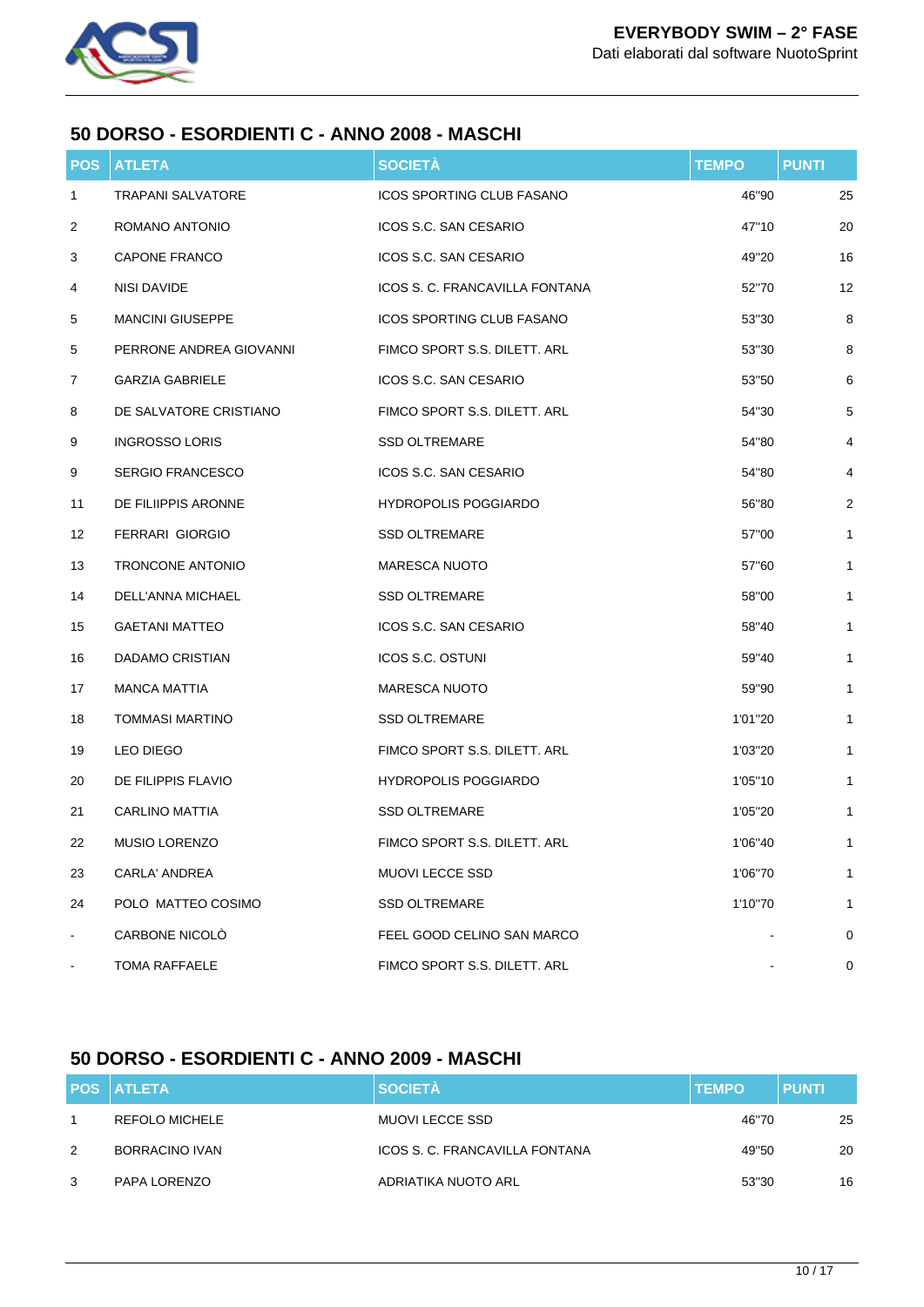

| 4               | <b>GALIANO GIUSEPPE</b>  | ICOS S. C. FRANCAVILLA FONTANA | 54"50   | 12             |
|-----------------|--------------------------|--------------------------------|---------|----------------|
| 5               | <b>LIONETTO GABRIELE</b> | FIMCO SPORT S.S. DILETT. ARL   | 54"80   | 8              |
| 6               | CONVERTINI FRANCESCO     | ICOS S.C. OSTUNI               | 56"70   | $\overline{7}$ |
| 7               | CAPRARO ANDREA           | FIMCO SPORT S.S. DILETT. ARL   | 57"60   | 6              |
| 8               | CAPOBIANCO RICCARDO      | ICOS S.C. SAN CESARIO          | 59"30   | 5              |
| 9               | DE SANTIS DIEGO          | <b>SSD OLTREMARE</b>           | 1'00"50 | $\overline{4}$ |
| 10              | PISANELLO LUIGI          | <b>SSD OLTREMARE</b>           | 1'00"80 | 3              |
| 11              | LAI JACOPO               | ICOS S.C. SAN CESARIO          | 1'02"80 | $\overline{2}$ |
| 12 <sup>°</sup> | DI ROMA PIETRO           | ICOS S.C. OSTUNI               | 1'03"20 | 1              |
| 13              | <b>MEGA MATTEO</b>       | <b>SSD OLTREMARE</b>           | 1'03"40 | 1              |
| 14              | <b>TORNESE GIACOMO</b>   | ICOS S.C. SAN CESARIO          | 1'05"50 | 1              |
| 15              | <b>MELE LUIGI</b>        | <b>MARESCA NUOTO</b>           | 1'06"00 | 1              |
| 16              | <b>GRECO MARCO</b>       | FIMCO SPORT S.S. DILETT. ARL   | 1'06"30 | 1              |
| 16              | MONTEDURO SIMONE         | ICOS S.C. SAN CESARIO          | 1'06"30 | 1              |
| 18              | DURANTE ALBERTO          | ADRIATIKA NUOTO ARL            | 1'06"90 | 1              |
| 19              | <b>NESTOLA RICCARDO</b>  | <b>MARESCA NUOTO</b>           | 1'08"20 | 1              |
| 20              | CAPUTO FRANCESCO         | ADRIATIKA NUOTO ARL            | 1'08"30 | 1              |
| 21              | <b>CHIGA RICCARDO</b>    | FIMCO SPORT S.S. DILETT. ARL   | 1'11"70 | 1              |
| 22              | <b>TOGNOLI MARCO</b>     | FIMCO SPORT S.S. DILETT. ARL   | 1'12"20 | 1              |
| 23              | <b>GIUDICE JACOPO</b>    | ICOS S.C. OSTUNI               | 1'13"20 | 1              |
| 24              | DIMA ANDREA              | <b>SSD OLTREMARE</b>           | 1'14"20 | $\mathbf{1}$   |
| 25              | DE IACO SAMUELE          | FIMCO SPORT S.S. DILETT. ARL   | 1'19"00 | 1              |
| $\blacksquare$  | <b>GINELLI RICCARDO</b>  | ICOS S.C. SAN CESARIO          |         | 0              |
| $\blacksquare$  | <b>LECCISO GIORGIO</b>   | <b>MARESCA NUOTO</b>           |         | $\mathbf 0$    |

## **50 DORSO - ESORDIENTI B - ANNO 2008 - FEMMINE**

|                | <b>POS ATLETA</b>     | <b>SOCIETÀ</b>                 | <b>TEMPO</b> | <b>PUNTI</b>      |
|----------------|-----------------------|--------------------------------|--------------|-------------------|
| 1              | <b>FARINA ANNA</b>    | ICOS S. C. FRANCAVILLA FONTANA | 48"50        | 25                |
| 2              | <b>MANCA MATTEA</b>   | ICOS S. C. FRANCAVILLA FONTANA | 49"60        | 20                |
| 3              | NISI GRETA            | ICOS S. C. FRANCAVILLA FONTANA | 51"20        | 16                |
| 4              | <b>SERRA MICHELA</b>  | ICOS S.C. SAN CESARIO          | 55"20        | $12 \overline{ }$ |
| 5              | <b>MELE TERESA</b>    | MUOVI LECCE SSD                | 56"50        | 8                 |
| 6              | CARLUCCI SOFIA NUNZIA | <b>ICOS S.C. OSTUNI</b>        | 58"10        | $\overline{7}$    |
| $\overline{7}$ | <b>GELZO CARLOTTA</b> | <b>MUOVI LECCE SSD</b>         | 58"30        | 6                 |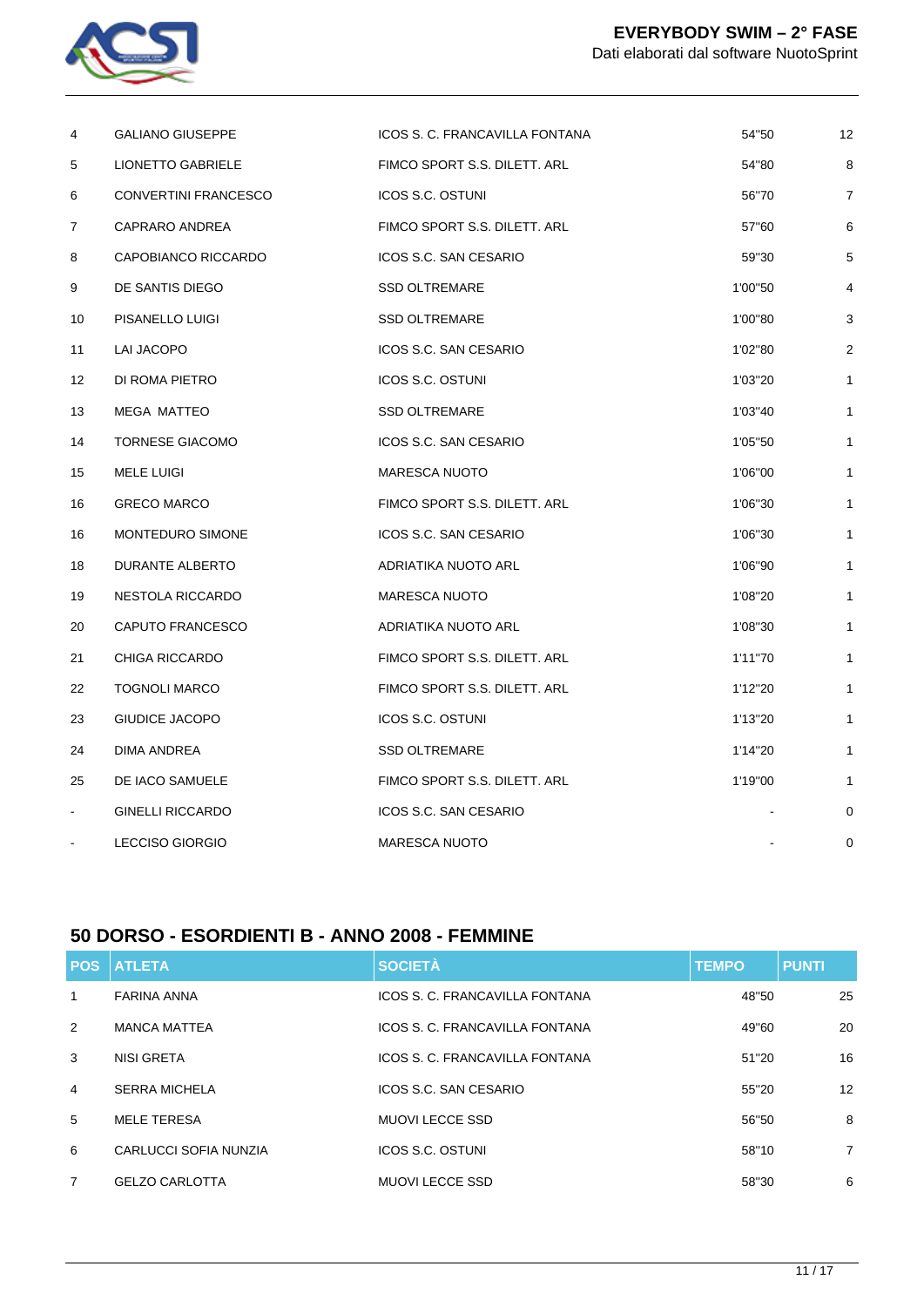

| 8                 | <b>VADRUCCI MARLU'</b>   | <b>HYDROPOLIS POGGIARDO</b> | 58"50   | 5              |
|-------------------|--------------------------|-----------------------------|---------|----------------|
| 9                 | DI DONFRANCESCO CATERINA | <b>MUOVI LECCE SSD</b>      | 59"30   | 4              |
| 9                 | <b>TURI FRANCESCA</b>    | <b>SSD OLTREMARE</b>        | 59"30   | $\overline{4}$ |
| 11                | CHIRIATTI ELISA          | <b>SSD OLTREMARE</b>        | 1'02"30 | $\overline{2}$ |
| $12 \overline{ }$ | <b>MITROTTI ANNA</b>     | ICOS S.C. OSTUNI            | 1'02"70 | 1              |
| 13                | <b>EPIFANI AGNESE</b>    | FEEL GOOD CELINO SAN MARCO  | 1'03"70 | 1              |
| 14                | <b>VALDRUCCI ANNA</b>    | <b>HYDROPOLIS POGGIARDO</b> | 1'03"90 | 1              |
| 15                | <b>RUGGERI IRENE</b>     | <b>HYDROPOLIS POGGIARDO</b> | 1'04"30 | 1              |
| 16                | <b>FILIERI DENISE</b>    | ICOS S.C. SAN CESARIO       | 1'05"40 | 1              |
| $\sim$            | D'ORONZO MARIA PIA       | FEEL GOOD CELINO SAN MARCO  |         | 0              |
|                   |                          |                             |         |                |

#### **50 DORSO - ESORDIENTI B - ANNO 2007 - FEMMINE**

| <b>POS</b>        | <b>ATLETA</b>               | <b>SOCIETÀ</b>                 | <b>TEMPO</b> | <b>PUNTI</b>   |
|-------------------|-----------------------------|--------------------------------|--------------|----------------|
| 1                 | PIDULO ILARIA               | ICOS S. C. FRANCAVILLA FONTANA | 50"10        | 25             |
| 2                 | <b>TREVISI EMMA</b>         | ADRIATIKA NUOTO ARL            | 53"70        | 20             |
| 3                 | PINO GIULIA                 | <b>HYDROPOLIS POGGIARDO</b>    | 54"00        | 16             |
| 3                 | <b>RIZZO GIULIA</b>         | <b>MARESCA NUOTO</b>           | 54"00        | 16             |
| 5                 | ROTUNDO CAROLA              | <b>HYDROPOLIS POGGIARDO</b>    | 54"80        | 8              |
| 6                 | PASCALI LUDOVICA            | ICOS S.C. SAN CESARIO          | 55"60        | $\overline{7}$ |
| $\overline{7}$    | <b>PASCARITO ERICA</b>      | <b>HYDROPOLIS POGGIARDO</b>    | 58"10        | 6              |
| 8                 | CAPPILLI CHIARA             | <b>MUOVI LECCE SSD</b>         | 58"70        | 5              |
| 9                 | <b>BISCONTI MARTINA</b>     | <b>MARESCA NUOTO</b>           | 1'00"40      | 4              |
| 10                | <b>LOFINO GAIA</b>          | <b>ICOS S.C. OSTUNI</b>        | 1'01"30      | 3              |
| 11                | <b>TINA COSMERY</b>         | <b>ICOS S.C. OSTUNI</b>        | 1'07"10      | 2              |
| $12 \overline{ }$ | <b>ACCOGLI MARIA STELLA</b> | <b>HYDROPOLIS POGGIARDO</b>    | 1'17"30      | $\mathbf{1}$   |

## **50 DORSO - ESORDIENTI B - ANNO 2006 - MASCHI**

|                | <b>POS ATLETA</b>        | <b>SOCIETÀ</b>                 | <b>TEMPO</b> | <b>PUNTI</b> |
|----------------|--------------------------|--------------------------------|--------------|--------------|
| $\mathbf{1}$   | DI LATTE JOSHUA          | <b>ICOS S.C. OSTUNI</b>        | 44"80        | 25           |
| 2              | DE TOMMASO RICCARDO      | ICOS S. C. FRANCAVILLA FONTANA | 48"20        | 20           |
| $\mathcal{P}$  | TOTARO ORLANDO           | ICOS S. C. FRANCAVILLA FONTANA | 48"20        | 20           |
| $\overline{4}$ | MORRONE FRANCESCO        | ICOS S. C. FRANCAVILLA FONTANA | 50"70        | 12           |
| 5              | <b>COLAPIETRO MANUEL</b> | ICOS S.C. SAN CESARIO          | 53"40        | 8            |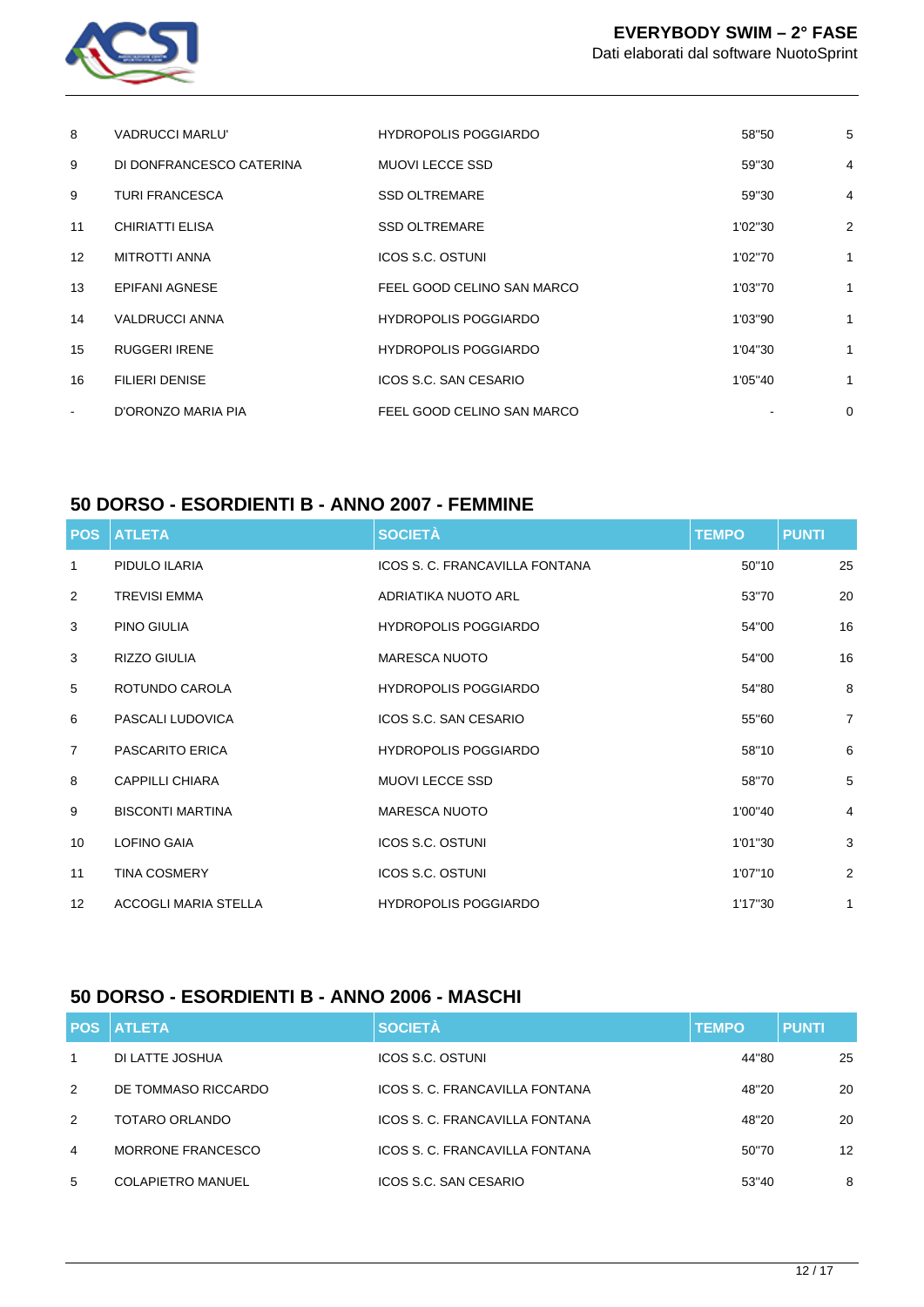

Dati elaborati dal software NuotoSprint

| $\sim$ | SERRATI RICCARDO | FEEL GOOD CELINO SAN MARCO  | $\sim$ |  |
|--------|------------------|-----------------------------|--------|--|
| $\sim$ | VERNAZZA MATTEO  | <b>HYDROPOLIS POGGIARDO</b> | $\sim$ |  |

#### **50 DORSO - ESORDIENTI B - ANNO 2007 - MASCHI**

| <b>POS</b>     | <b>ATLETA</b>          | <b>SOCIETÀ</b>                 | <b>TEMPO</b> | <b>PUNTI</b>   |
|----------------|------------------------|--------------------------------|--------------|----------------|
| 1              | REA ANDREA             | ICOS S. C. FRANCAVILLA FONTANA | 46"90        | 25             |
| 2              | DI COSTE FRANCESCO     | ICOS S. C. FRANCAVILLA FONTANA | 48"20        | 20             |
| 3              | <b>CONTE ANDREA</b>    | ICOS S.C. SAN CESARIO          | 49"10        | 16             |
| 4              | <b>PASTORE GIOELE</b>  | <b>MUOVI LECCE SSD</b>         | 50"90        | 12             |
| 5              | <b>MORRONE LORENZO</b> | ICOS S. C. FRANCAVILLA FONTANA | 51"00        | 8              |
| 6              | <b>TOTARO GIOVANNI</b> | ICOS S. C. FRANCAVILLA FONTANA | 52"00        | $\overline{7}$ |
| $\overline{7}$ | CAVALERA MATTIA        | ICOS S.C. SAN CESARIO          | 54"60        | 6              |
| 8              | PETRELLI FRANCESCO     | <b>MARESCA NUOTO</b>           | 54"70        | 5              |
| 9              | <b>FRANCO ANDREA</b>   | <b>SSD OLTREMARE</b>           | 56"20        | 4              |
| 10             | <b>DADAMO DANIEL</b>   | <b>ICOS S.C. OSTUNI</b>        | 1'01"40      | 3              |
| 11             | <b>FAGGIANO GIULIO</b> | <b>MARESCA NUOTO</b>           | 1'02"00      | 2              |

## **50 RANA - ESORDIENTI C - ANNO 2009 - FEMMINE**

| <b>POS</b>        | <b>ATLETA</b>              | <b>SOCIETÀ</b>                   | <b>TEMPO</b> | <b>PUNTI</b>   |
|-------------------|----------------------------|----------------------------------|--------------|----------------|
| 1                 | LIGORIO ISABELLA           | ICOS S. C. FRANCAVILLA FONTANA   | 54"90        | 25             |
| 2                 | <b>GABALLO CRISTINA</b>    | ADRIATIKA NUOTO ARL              | 1'02"40      | 20             |
| 3                 | PAPALEO NOEMI              | FEEL GOOD CELINO SAN MARCO       | 1'04"50      | 16             |
| 4                 | <b>ANTICO ANGELA</b>       | ADRIATIKA NUOTO ARL              | 1'09"20      | 12             |
| 5                 | PASCA VIOLA                | <b>MUOVI LECCE SSD</b>           | 1'10"40      | 8              |
| 6                 | MICCOLI AGNESE             | FEEL GOOD CELINO SAN MARCO       | 1'15"30      | $\overline{7}$ |
| $\overline{7}$    | <b>BECCARISI ANASTASIA</b> | <b>MUOVI LECCE SSD</b>           | 1'15"80      | 6              |
| 8                 | <b>MARRAFFA GIADA</b>      | <b>ICOS SPORTING CLUB FASANO</b> | 1'18"80      | $\sqrt{5}$     |
| 9                 | ASCENZO LUCA               | <b>ICOS S.C. OSTUNI</b>          | 1'19"50      | $\overline{4}$ |
| 10                | PEZZUTO MARGARET           | FEEL GOOD CELINO SAN MARCO       | 1'23"80      | $\sqrt{3}$     |
| 11                | <b>RIVIZZIGNO ASIA</b>     | <b>ICOS SPORTING CLUB FASANO</b> | 1'31"20      | 2              |
| $12 \overline{ }$ | <b>FANCIANO GRETA</b>      | ADRIATIKA NUOTO ARL              | 1'36"70      | $\mathbf{1}$   |
|                   | <b>MANDOLFO GIULIANA</b>   | ADRIATIKA NUOTO ARL              |              | 0              |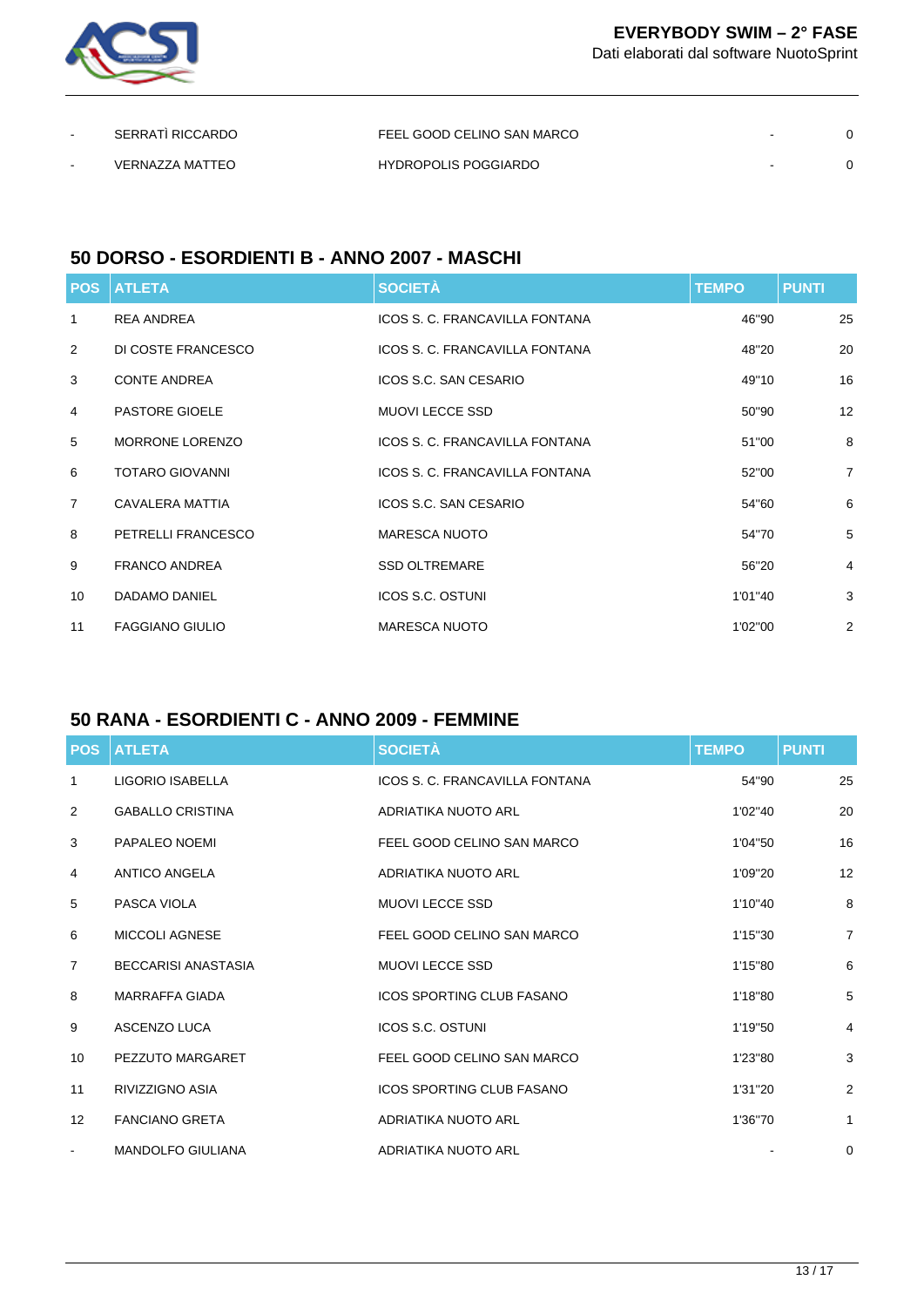

#### **50 RANA - ESORDIENTI C - ANNO 2010 - FEMMINE**

|                | <b>POS ATLETA</b>         | <b>SOCIETÀ</b>                 | <b>TEMPO</b> | <b>PUNTI</b>    |
|----------------|---------------------------|--------------------------------|--------------|-----------------|
| 1              | CALÒ NOEMI                | FEEL GOOD CELINO SAN MARCO     | 1'12"06      | 25              |
| 2              | CONGEDO SOFIA             | MUOVI LECCE SSD                | 1'18"90      | 20              |
| 3              | <b>MARTINO SUAMY ROEL</b> | ICOS SPORTING CLUB FASANO      | 1'23"50      | 16              |
| $\overline{4}$ | LONGO MARA                | <b>ICOS S.C. OSTUNI</b>        | 1'24"00      | 12 <sup>°</sup> |
| 5              | <b>IAIA MARTINA</b>       | FEEL GOOD CELINO SAN MARCO     | 1'27"60      | 8               |
| 6              | RODIA MARIA SOFIA         | ICOS S. C. FRANCAVILLA FONTANA | 1'28"60      | $\overline{7}$  |

## **50 RANA - ESORDIENTI C - ANNO 2009 - MASCHI**

|                | <b>POS ATLETA</b>       | <b>SOCIETÀ</b>                 | <b>TEMPO</b> | <b>PUNTI</b>   |
|----------------|-------------------------|--------------------------------|--------------|----------------|
| 1              | <b>REFOLO MICHELE</b>   | <b>MUOVI LECCE SSD</b>         | 50"80        | 25             |
| 2              | <b>GALIANO GIUSEPPE</b> | ICOS S. C. FRANCAVILLA FONTANA | 59"50        | 20             |
| 3              | PAPA LORENZO            | ADRIATIKA NUOTO ARL            | 1'04"40      | 16             |
| 4              | DURANTE ALBERTO         | ADRIATIKA NUOTO ARL            | 1'06"40      | 12             |
| 5              | CARRASSI JOELE          | ICOS S.C. OSTUNI               | 1'11"60      | 8              |
| 6              | CAUS LEONARDO           | <b>MUOVI LECCE SSD</b>         | 1'17"90      | $\overline{7}$ |
| $\overline{7}$ | CAPUTO FRANCESCO        | ADRIATIKA NUOTO ARL            | 1'20"50      | 6              |
| 8              | <b>CARBONE GIUSEPPE</b> | ICOS S. C. FRANCAVILLA FONTANA | 1'21"60      | 5              |

## **50 RANA - ESORDIENTI C - ANNO 2008 - MASCHI**

|                | <b>POS ATLETA</b>        | <b>SOCIETÀ</b>                   | <b>TEMPO</b> | <b>PUNTI</b>   |
|----------------|--------------------------|----------------------------------|--------------|----------------|
| 1              | <b>CAPONE FRANCO</b>     | ICOS S.C. SAN CESARIO            | 55"60        | 25             |
| $\mathbf{1}$   | DE MATTEIS GIULIO        | <b>SSD OLTREMARE</b>             | 55"60        | 25             |
| 3              | ROMANO ANTONIO           | ICOS S.C. SAN CESARIO            | 58"60        | 16             |
| $\overline{4}$ | DELLE DONNE FRANCESCO    | <b>SSD OLTREMARE</b>             | 1'00"30      | 12             |
| 5              | <b>LIACI GABRIEL</b>     | <b>SSD OLTREMARE</b>             | 1'00"70      | 8              |
| 6              | NISI DAVIDE              | ICOS S. C. FRANCAVILLA FONTANA   | 1'00"90      | $\overline{7}$ |
| $\overline{7}$ | <b>TRAPANI SALVATORE</b> | <b>ICOS SPORTING CLUB FASANO</b> | 1'05"50      | 6              |
| 8              | <b>MANCINI GIUSEPPE</b>  | ICOS SPORTING CLUB FASANO        | 1'11"50      | 5              |
| $\blacksquare$ | PASSABI' ANTONIO         | <b>SSD OLTREMARE</b>             |              | 0              |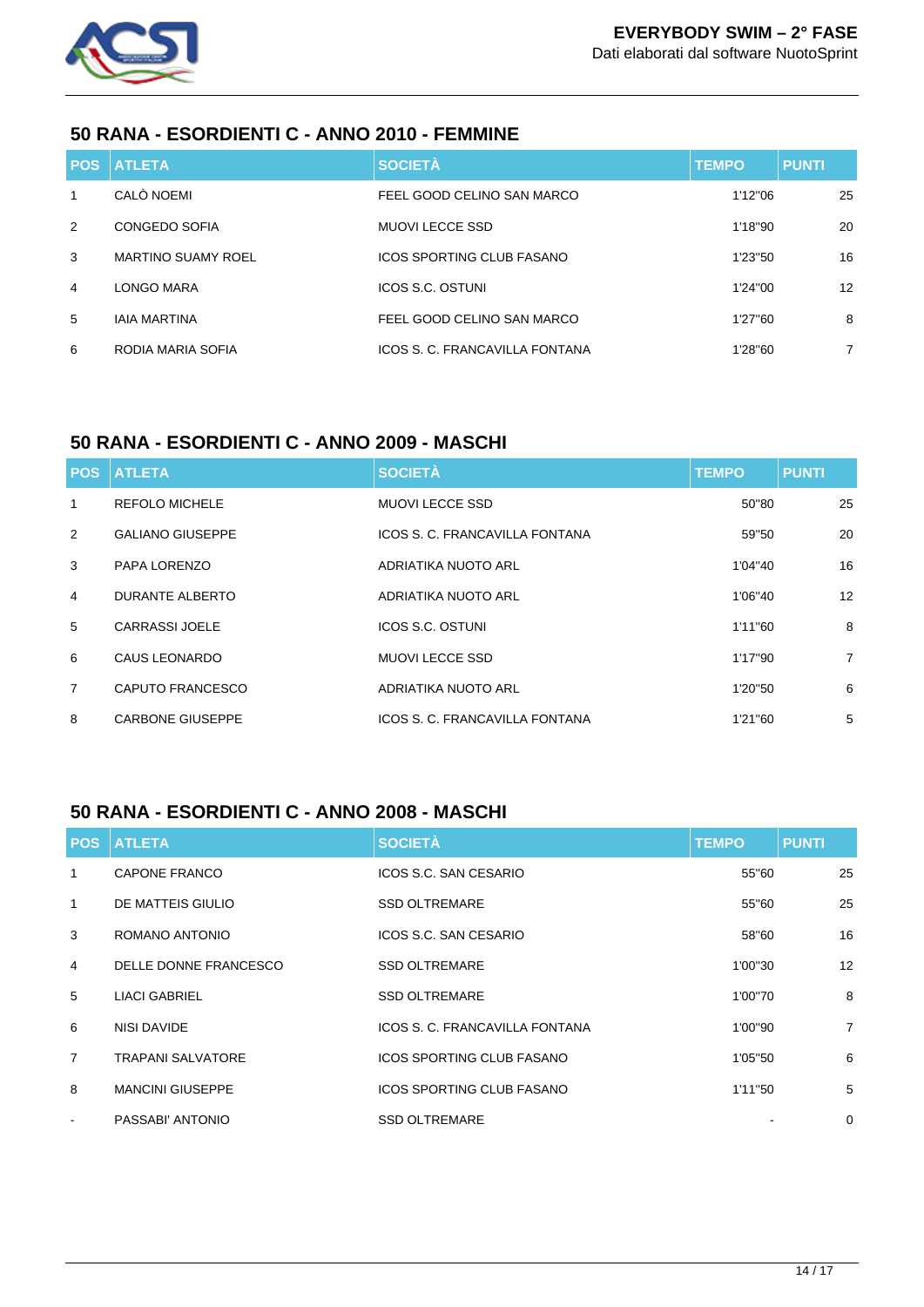

#### **50 RANA - ESORDIENTI B - ANNO 2007 - FEMMINE**

|                | <b>POS ATLETA</b>       | <b>SOCIETÀ</b>              | <b>TEMPO</b> | <b>PUNTI</b> |
|----------------|-------------------------|-----------------------------|--------------|--------------|
| 1              | CACCIAPAGLIA ALESSANDRA | <b>MUOVI LECCE SSD</b>      | 57"60        | 25           |
| 2              | <b>SCATIGNA SARA</b>    | <b>ICOS S.C. OSTUNI</b>     | 58"70        | 20           |
| 3              | <b>TREVISI EMMA</b>     | ADRIATIKA NUOTO ARL         | 59"40        | 16           |
| 4              | STIFANI SOPHIA          | ICOS S.C. SAN CESARIO       | 1'00"20      | 12           |
| 5              | <b>PINO GIULIA</b>      | <b>HYDROPOLIS POGGIARDO</b> | 1'03"10      | 8            |
| 5              | ROTUNDO CAROLA          | <b>HYDROPOLIS POGGIARDO</b> | 1'03"10      | 8            |
| $\overline{7}$ | MARRAZZA MARTINA        | ICOS S.C. OSTUNI            | 1'11"50      | 6            |
| 8              | PASCARITO ERICA         | <b>HYDROPOLIS POGGIARDO</b> | 1'14"30      | 5            |

#### **50 RANA - ESORDIENTI B - ANNO 2008 - FEMMINE**

|   | <b>POS ATLETA</b>     | <b>SOCIETÀ</b>                 | <b>TEMPO</b> | <b>PUNTI</b>      |
|---|-----------------------|--------------------------------|--------------|-------------------|
|   | NISI GRETA            | ICOS S. C. FRANCAVILLA FONTANA | 58"90        | 25                |
| 2 | <b>MANCA MATTEA</b>   | ICOS S. C. FRANCAVILLA FONTANA | 1'00"10      | 20                |
| 3 | MELE TERESA           | MUOVI LECCE SSD                | 1'00"60      | 16                |
| 4 | <b>CARICATO SOFIA</b> | <b>MUOVI LECCE SSD</b>         | 1'01"20      | $12 \overline{ }$ |

## **50 RANA - ESORDIENTI B - ANNO 2006 - MASCHI**

|                | <b>POS ATLETA</b>      | <b>SOCIETÀ</b>                 | <b>TEMPO</b> | <b>PUNTI</b>   |
|----------------|------------------------|--------------------------------|--------------|----------------|
| 1              | SANFRATELLO ALESSIO    | ICOS S.C. SAN CESARIO          | 48"50        | 25             |
| 2              | ROCCO GALLONE          | <b>ICOS S.C. OSTUNI</b>        | 48"90        | 20             |
| 3              | MORRONE FRANCESCO      | ICOS S. C. FRANCAVILLA FONTANA | 53"60        | 16             |
| 3              | TOTARO ORLANDO         | ICOS S. C. FRANCAVILLA FONTANA | 53"60        | 16             |
| 5              | GIUSEPPE CIOLA         | ICOS S.C. OSTUNI               | 57"30        | 8              |
| 6              | <b>RIZZO MICHELE</b>   | <b>SSD OLTREMARE</b>           | 58"20        | $\overline{7}$ |
| $\overline{7}$ | DE MASI LORENZO        | FEEL GOOD CELINO SAN MARCO     | 59"30        | 6              |
| $\sim$         | <b>GABRIELE LATINI</b> | ICOS S.C. OSTUNI               |              | $\Omega$       |
| $\sim$         | PEZZOLLA GIORGIO       | FEEL GOOD CELINO SAN MARCO     |              | $\mathbf 0$    |
| $\sim$         | <b>VERNAZZA MATTEO</b> | <b>HYDROPOLIS POGGIARDO</b>    |              | 0              |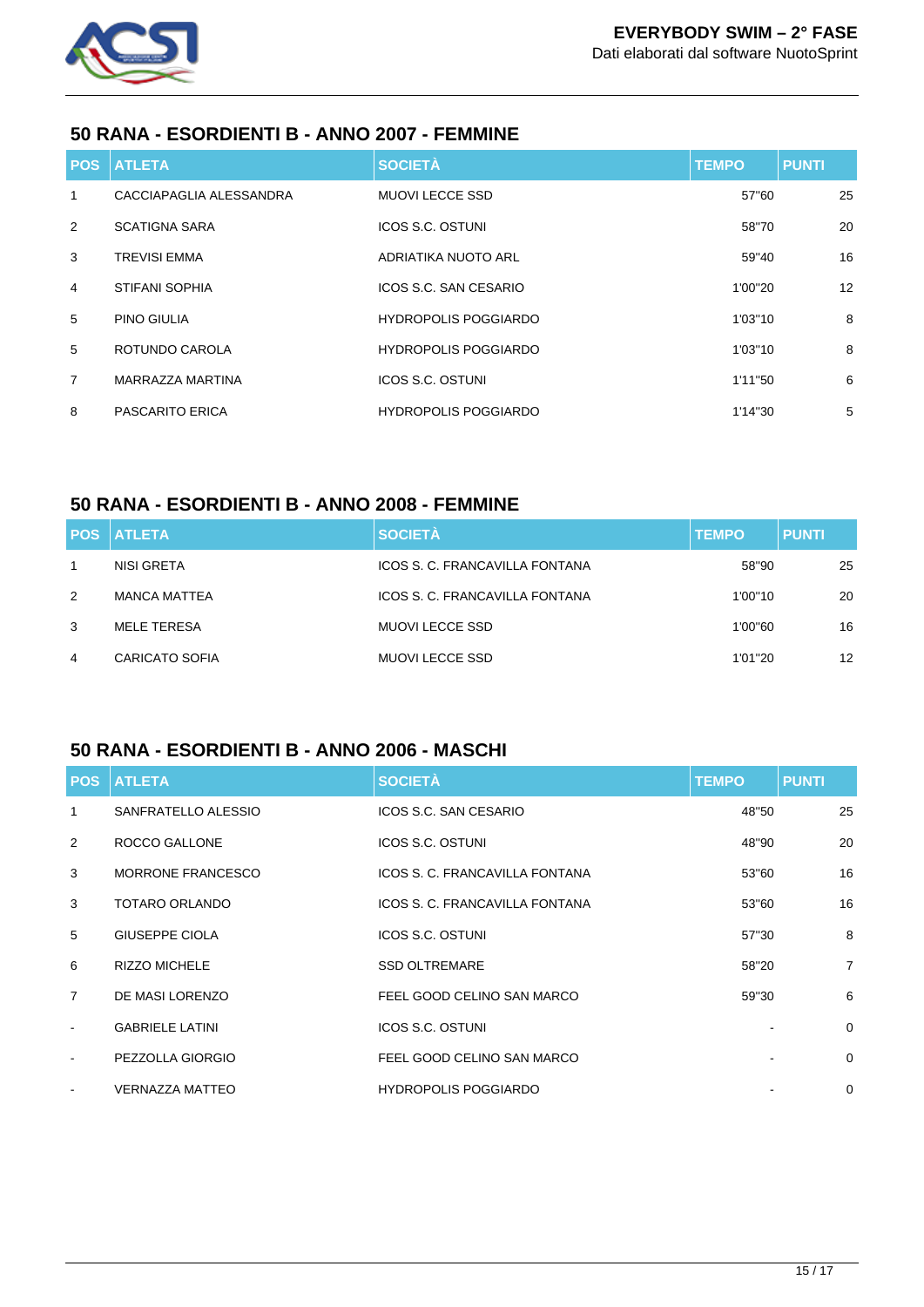

#### **50 RANA - ESORDIENTI B - ANNO 2007 - MASCHI**

|                 | <b>POS ATLETA</b>         | <b>SOCIETÀ</b>                 | <b>TEMPO</b> | <b>PUNTI</b>    |
|-----------------|---------------------------|--------------------------------|--------------|-----------------|
| 1               | DI NOI GIANPAOLO          | ICOS S. C. FRANCAVILLA FONTANA | 53"80        | 25              |
| 2               | DI COSTE FRANCESCO        | ICOS S. C. FRANCAVILLA FONTANA | 55"10        | 20              |
| 2               | <b>MORRONE LORENZO</b>    | ICOS S. C. FRANCAVILLA FONTANA | 55"10        | 20              |
| $\overline{4}$  | <b>SCARAFILO CRISTIAN</b> | ICOS S.C. OSTUNI               | 56"90        | 12 <sup>°</sup> |
| $5\overline{)}$ | <b>VERARDI DAVIDE</b>     | <b>MUOVI LECCE SSD</b>         | 58"90        | 8               |
| 6               | <b>TOTARO GIOVANNI</b>    | ICOS S. C. FRANCAVILLA FONTANA | 1'06"50      | $\overline{7}$  |

## **MISTAFFETTA (3M+3F) 6x25 STILE LIBERO - ESORDIENTI**

| <b>POS</b>     | <b>DESCRIZIONE</b>                   | <b>TEMPO</b> | <b>PUNTI</b> |
|----------------|--------------------------------------|--------------|--------------|
| $\mathbf{1}$   | ICOS S. C. FRANCAVILLA FONTANA - A   | 1'51"30      | 50           |
| 2              | <b>MUOVI LECCE SSD - A</b>           | 1'59"60      | 40           |
| 3              | ICOS S.C. OSTUNI - A                 | 2'05"50      | 32           |
| 4              | ICOS S.C. SAN CESARIO - A            | 2'09"20      | 24           |
| 5              | <b>ICOS SPORTING CLUB FASANO - A</b> | 2'20"80      | 16           |
| 6              | SSD OLTREMARE - A                    | 2'26"70      | 14           |
| $\overline{7}$ | FEEL GOOD CELINO SAN MARCO - A       | 2'29"30      | 12           |
| 8              | ICOS S.C. SAN CESARIO - B            | 2'31"10      | 10           |